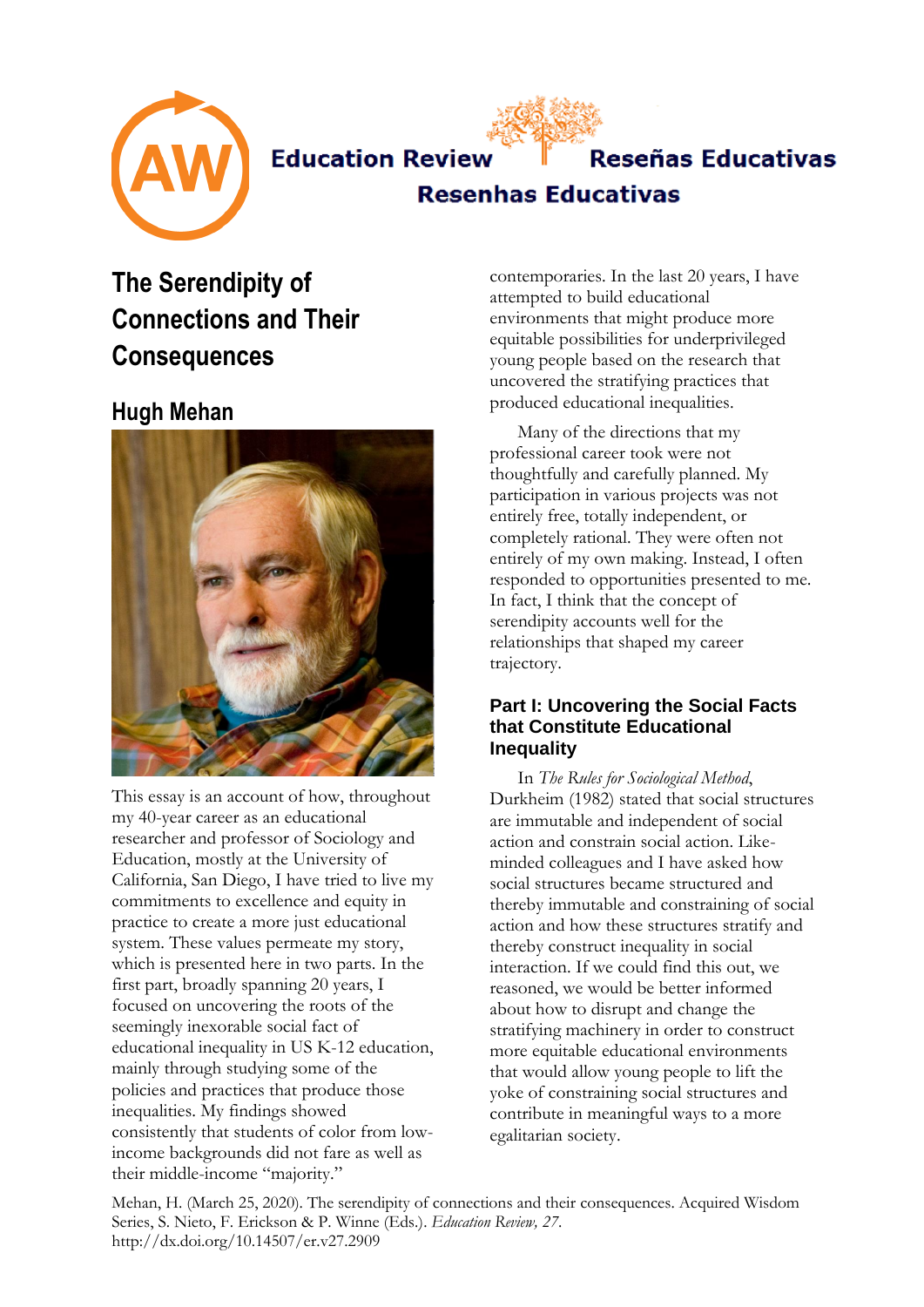My analysis of stratifying practices in my early research, is informed by a constitutive theory of social action: the premise that human social activity, including public policy discourse, both expresses and constructs meanings that define the social world. This constitutive or constructivist perspective, formulated by the ethnomethodologists (Cicourel, 1973; Garfinkel, 1967, as well as Giddens, 1984), maintains that social actions simultaneously constitute social structures and are constrained or enabled by them. These constitutive social processes also often involve the "politics of representation" – competition between differently situated actors for the power to define the situation for others (Chang & Mehan, 1990; Holquist 1984; Mehan, 1997; Mehan, Nathanson & Skelly, 1990; Shapiro, 1988). At the same time, social actors also cooperate to construct meanings for the social world through bargains and compromises that integrate multiple interests to create diverse political coalitions in support of particular actions. In the process, the meanings ascribed to particular objects are modified and sometimes transformed.

**Constructing the Social Fact of Test Scores.** The very beginning of my sociological career was shaped by a fortuitous circumstance. I entered the Sociology program at UC Santa Barbara right after I returned from Vietnam in the Fall of 1967. On my first day, I conferred with Peter Hall, who was graduate advisor about my course of study (and with whom I collaborated extensively later). He recommended the department's theory and method course. I balked, arguing I had taken a sequence of courses in survey methods in part of my MA program. Peter calmly rejoined, "We do things differently here," and enrolled me in Aaron Cicourel's course for first-year students and an advanced seminar in ethnomethodology taught by Don Zimmerman. A deep and influential friendship also emerged from Aaron's seminars and conversations. Houston Wood and I collaborated on projects aimed to make ethnomethodology more accessible by a

**Many of the directions that my professional career took were not thoughtfully and carefully planned… In fact, I think that the concept of serendipity accounts well for the relationships that shaped my career trajectory.**

wider audience (e. g., Mehan & Wood, 1975). His wide-ranging thoughts and interests have challenged me ever since. Aaron later guided my dissertation research that dealt, in part, with the social construction of educational test results. We have been colleagues and friends ever since.

The manner in which educational tests are administered constitutes an occasion in which youngsters can be stratified in school. Ideally in a testing encounter, as soon as the student answers, the tester is supposed to score the result and go on to the next question. The format of a testing encounter should therefore approximate a questionanswer/question-answer (Q-A/Q-A) sequence.

In my video-enhanced study of the administration of the WISC (Mehan, 1978), 68% of questions asked followed the Q-A/Q-A format. On the remaining 32% the tester deviated from this format. Instead of asking the next item immediately, the tester either repeated the question or prompted the students with cues: "Can you think of anything else you might do?" or "Can you think of other reasons?" Every time the tester cued the students in this way, they provided another answer to the item.

The tester's practice of prompting after certain students' initial replies had practical consequences for their test scores. Second answers received an extra point 50% of the time. By comparing the students' raw scores before they received cues with their scores after they received cues, I found that a student's score could increase as much as 27% as a result of the tester's cueing. It is also notable that girls more than boys benefitted from this practice.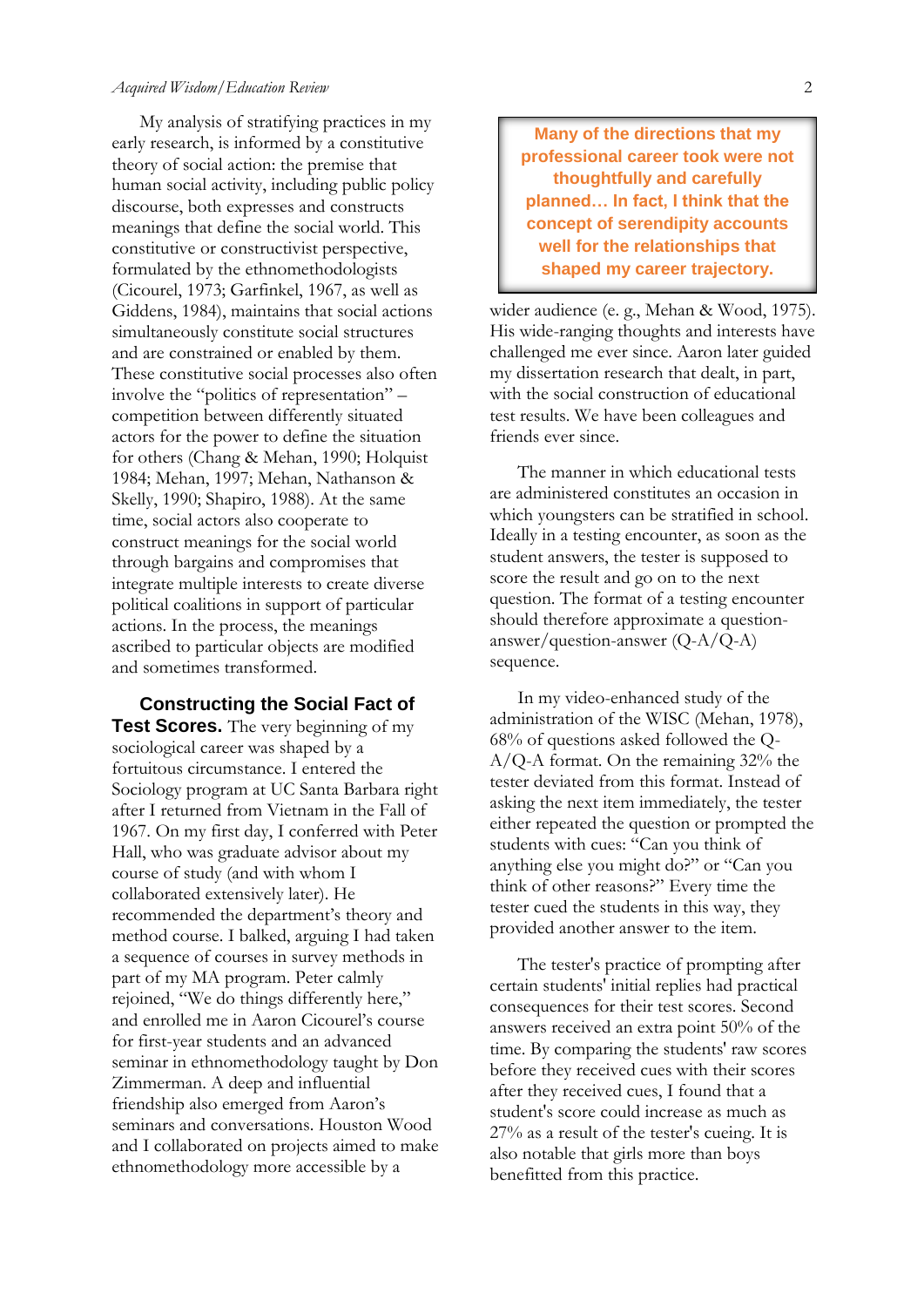#### *The Serendipity of Connections and Their Consequences* 3

I found a similar pattern in the administration of the BCI, a test of basic language concepts given to primary grade students (Mehan, 1978). While a tester reads questions, students are shown a group of pictures and asked to touch the picture that best answers a question. There are a total of 42 questions on this test, 30 of which require students to touch one picture for a correct answer. The remaining 12 questions require the students to touch more than one picture.

When asked a question that requires a series of answers, the test-taker is supposed to touch all the correct pictures immediately. However, in the testing encounters I videotaped, the children conformed to this expectation only 66% of the time. In those instances in which the children did not immediately touch all the correct pictures, the tester provided 'continuation cues" to elicit additional answers. For example, one test picture showed a table, a boy, a man, and a dog. The accompanying question asked the respondent, "Find the ones that are not a bed." When one student touched only the representation of the boy, the tester said, "That one," and paused. The student then touched the picture of the table. When the tester again said, "That one," and paused, the student touched the remaining pictures. The tester then said, "Good." The child stopped touching pictures and received a full score.

Testers are like a puppet master in these sequences. Verbal cues like "That one" or "Is that the only one?" and nonverbal cues like pauses told the children to continue searching the page for more answers. They guided students' hands across the page until all the correct pictures were touched. The children responded each time they were invited to continue answering, and they got 44 % of their additional responses correct. Compliments like "Good" at the end of such a sequence instructed the students to stop answering, thus "cutting off" potentially incorrect answers. Again, more girls than boys benefitted from the tester's "puppeteering practices."

Testers' scoring practices also influence students' test results. Students are asked to decide which child in a group is the tallest on one BCI question. Because the children's heads are obscured in the picture, the test taker is supposed to reply, "I don't know," or "I can't tell." However, many of the students examined selected one specific child in the picture as the tallest. When I asked the students after the test why they had chosen that boy they replied, "His feet are bigger." By investigating the process of students' reasoning and not simply its products, I found that they did understand the intent of the question – to discriminate and compare – but did not use the criteria of comparison presupposed by the test. The assumption underlying the test question was that height would be used as a standard, but the students I questioned were using shoe size as their standard.

Often wrong answers did not result from a lack of knowledge; rather, they resulted from a substantively different interpretation of testing materials. Students who answered test questions incorrectly were often performing the very cognitive operation being tested by the questions. Contrary to prevailing educational testing theory, which suggests that incorrect answers may result from a lack of knowledge, these investigations of children's schemes of interpretation suggest that incorrect answers may result from a discrepancy between adult and student views of the world.

Treating test results as objective facts obscures the constitutive process by which students arrive at answers on written group tests. These investigations of item meaning point out the danger of making policy decisions about students on the basis of product measures that do not reveal the way in which these products are constructed. Once individual answers are tabulated into a test score, puppeteering practices are invisible. Completed test results, however, become an important data point in the construction of students' pathway to college and careers.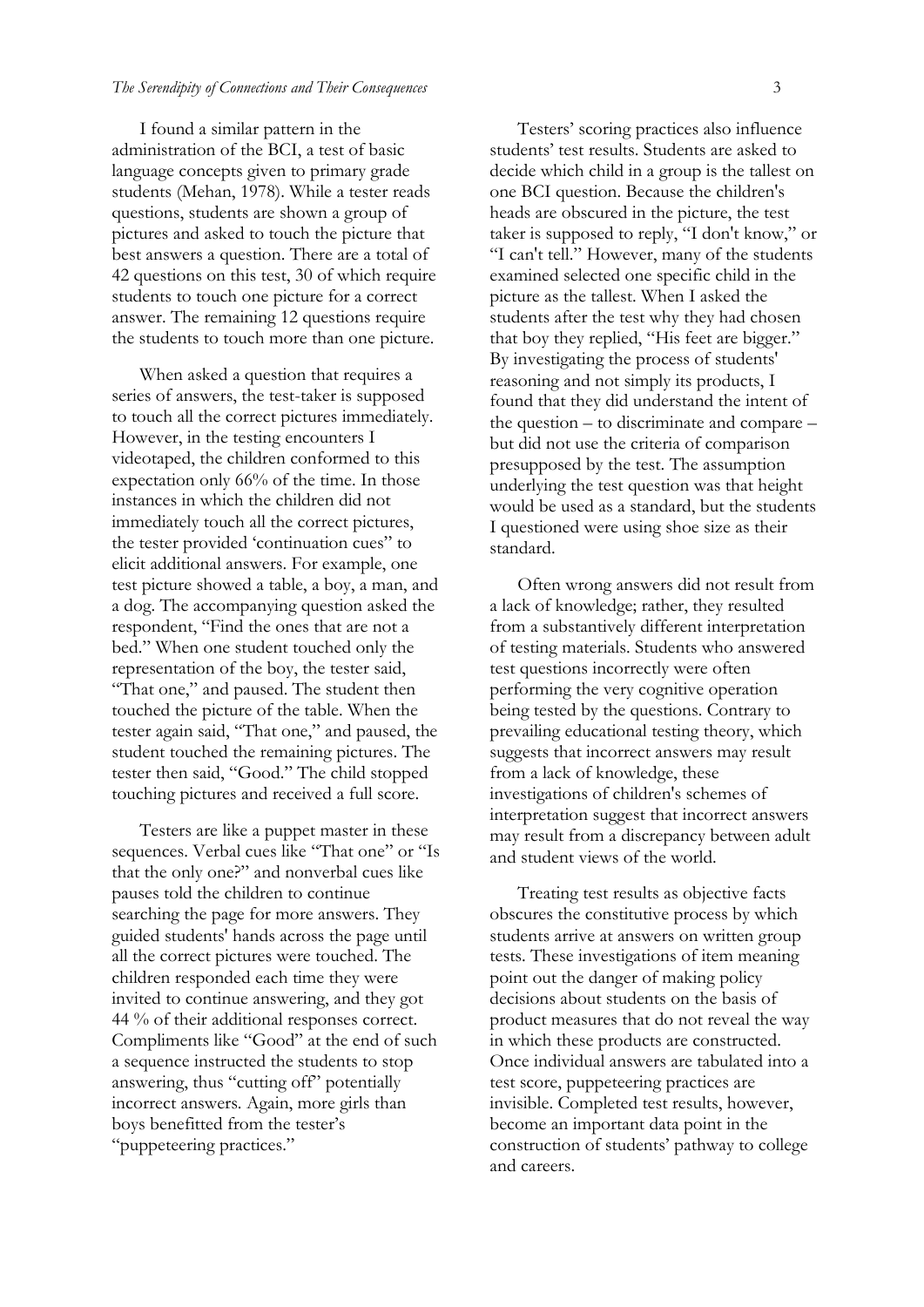**Classroom Discourse and Everyday Discourse.** A little bit of luck also contributed to my appointment as the founding Director of the Teacher Education Program at UC San Diego. Responding to extensive, and often raucous, student demands for more relevant courses of study, the administration initiated a teacher preparation program in 1972. Aaron Cicourel helped convince me to leave Indiana University to be the junior member of the inaugural education program faculty. As I drove from Bloomington to San Diego, I learned that the person appointed to be director changed his mind. The program leadership responsibility fell to me by default. I fully expected that a senior faculty member would soon become director. Instead, the administration asked me to stay in that position until 1999, when I was appointed as the first director of the Center for Research on Educational Equity, Access, and Teaching Excellence (CREATE) at UCSD.

**I do not recommend that any junior faculty member assume a heavy administrative load. It cuts back on the time for teaching and research that university administrators value and judge for promotion. In my case, it postponed my promotion to tenure.**

I do not recommend that any junior faculty member assume a heavy administrative load. It cuts back on the time for teaching and research that university administrators value and judge for promotion. In my case, it postponed my promotion to tenure. But it did have significant rewards. Among them was the collaboration with Courtney Cazden.

Courtney and I met at the summer-long Social Science Research Council Conference on "Language, Society, and the Child" at UC Berkeley in the Summer of 1968. I attended as a graduate student. Courtney, a distinguished scholar of child language, was

one of the members of the conference faculty. We engaged in many informal discussions about the role of language in young children's development, especially that of Black children. Later, when she was on the HGSE faculty, she wanted to see if her primary school teaching would be different, now informed by her new understanding of language development.

She asked me if I could arrange a teaching assignment in a working-class elementary school, and if I would be interested in documenting her teaching. Because of my position in teacher education, I was able to arrange for her to teach in a primary grade classroom in the urban core of San Diego for the 1974-75 year. Her combined first, second, and third grade classroom was composed of Latino and African American students referred to her by other teachers at the school.

I approached the prospect of documenting Cazden's classroom instruction from an amalgamation of academic orientations: sociology, anthropology, and the burgeoning field of sociolinguistics. I was taken especially by Frake (1964), Goodenough (1964), and Garfinkel (1967) who framed culture in terms of participation or membership in a society – what one has to know, believe, and especially *do*, in order to operate in a manner that is acceptable to the members of that community or a society. I extended that logic to Courtney's classroom, asking: "what do students have to do in order to be seen as competent members of the classroom community?"

Our interests coalesced in this collaborative project, energized by a shared concern for educational equity. The collaboration was productive. *Learning Lessons*  (Mehan, 1977), *Classroom Discourse* (Cazden, 2001), several joint publications (e. g., Cazden & Mehan, 1989; Mehan & Cazden, 2014), and an enduring friendship emerged from the coincidence of attending an innovative summer program.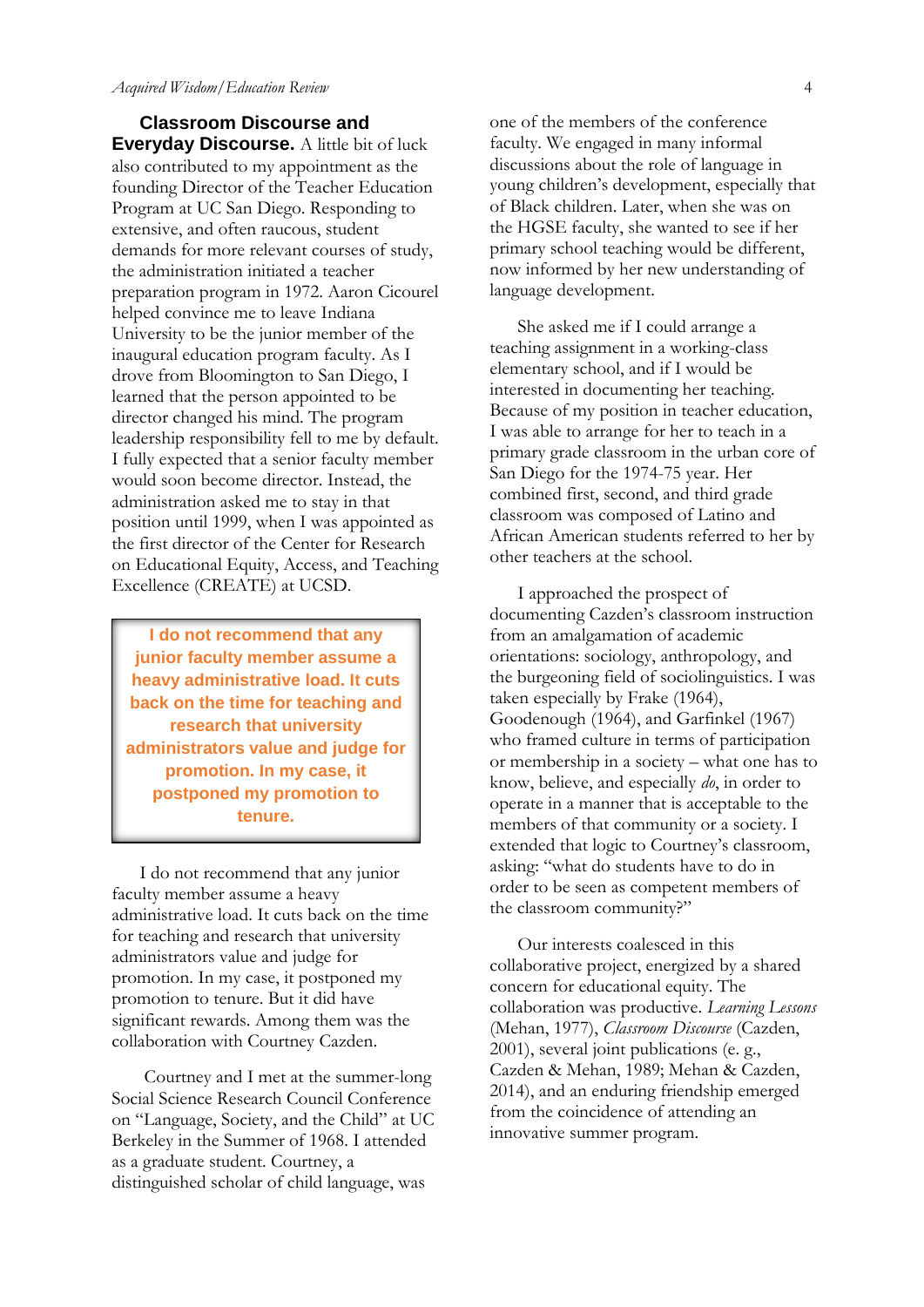### **Speaker A: What time is it, Denise?**

#### **Speaker B: 2:30**

#### **Speaker A: Very good, Denise!**

This snippet of dialogue crystalizes many of the features of classroom discourse Courtney and I documented by contrast to the discourse of everyday life. While everyday conversations are organized in two-part sequences (Sacks, Schegloff, & Jefferson, 1974), classroom lessons are organized in three-part sequences: a teacher's initiation act induces a student's reply, which in turn invokes a teacher's evaluation (Mehan, 1977; Sinclair & Coulthard, 1975). This three-part I-R-E structure exists because teachers often ask "known information questions" (Mehan, 1977; Sinclair & Coulthard, 1975) in which students' knowledge is tested rather than new information sought from them. Recitation lessons, therefore, are teacher-centered and require students to respond, often individually, with student behavior evaluated quite publicly.

In everyday conversation by contrast, speakers routinely ask questions in order to obtain information they do not possess ("information-seeking questions"), identify the next speaker who is someone who presumably possesses that information, and acknowledge or thank them for their trouble ("acknowledgement"). The presence of an evaluation, which comments on a student's reply to a question, is one of the features that distinguishes conversations that take place in classrooms, tests, and other interrogation settings (such as courtrooms and congressional hearings), from those that occur in everyday situations. Not all teacherstudent exchanges are so circumscribed. If students do not answer correctly in their turn right after being invited to respond, much longer, extended sequences can continue until a correct response is provided.

Another feature of classroom lessons is implicit in this snippet. Teachers have the right, by virtue of their position of instructor and authority, to allocate speaking turns to their students. Courtney and I reported three turn-allocation types: An "individual nomination" (in which teachers identify next speaker by name), an "invitation to bid" (which invites students to compete for turns, usually by raising their hands, and an "invitation to reply" (which entitled students to reply in a group or a chorus).

These turn allocation types recapitulate some of the features of the wider society in which classrooms and schools in the US are situated. Students' invitation to compete for turns at talk becomes a microcosm of the competition they face from kindergarten to graduate school for other scarce educational resources, such as course grades, access to high ability groups, rigorous academic tracks, seats in selective colleges, and jobs in the workforce.

The Mehan-Cazden study of teacherstudent interaction was cited in "cultural discontinuity" studies (e. g. Au & Jordan, 1980; Erickson & Mohatt, 1982; Heath, 1983; McCullum, 1989; Shuy & Griffin, 1978). Researchers who study the language spoken in the home have suggested that recitation-type lessons in school may be compatible with the discourse patterns in middle-income families but may be incompatible with the discourse patterns of certain lower-income minority group families. This discontinuity, in turn, may contribute to the lower achievement and higher drop-out rates among underrepresented minority students.

While providing a powerful antidote to cultural deprivation explanations of educational inequality, the cultural discontinuity account is not without its detractors. Critics (e. g., Foley & Valenzuela, 1990; Levinson & Sutton, 2001; Ogbu, 1987; Varenne & McDermott, 1998) fear that its liberal assimilationist assumptions are inadequate to the real challenges of creating equity in a racialized capitalist order because this perspective can mistakenly reduce inequality to a problem of miscommunication. Even if parents read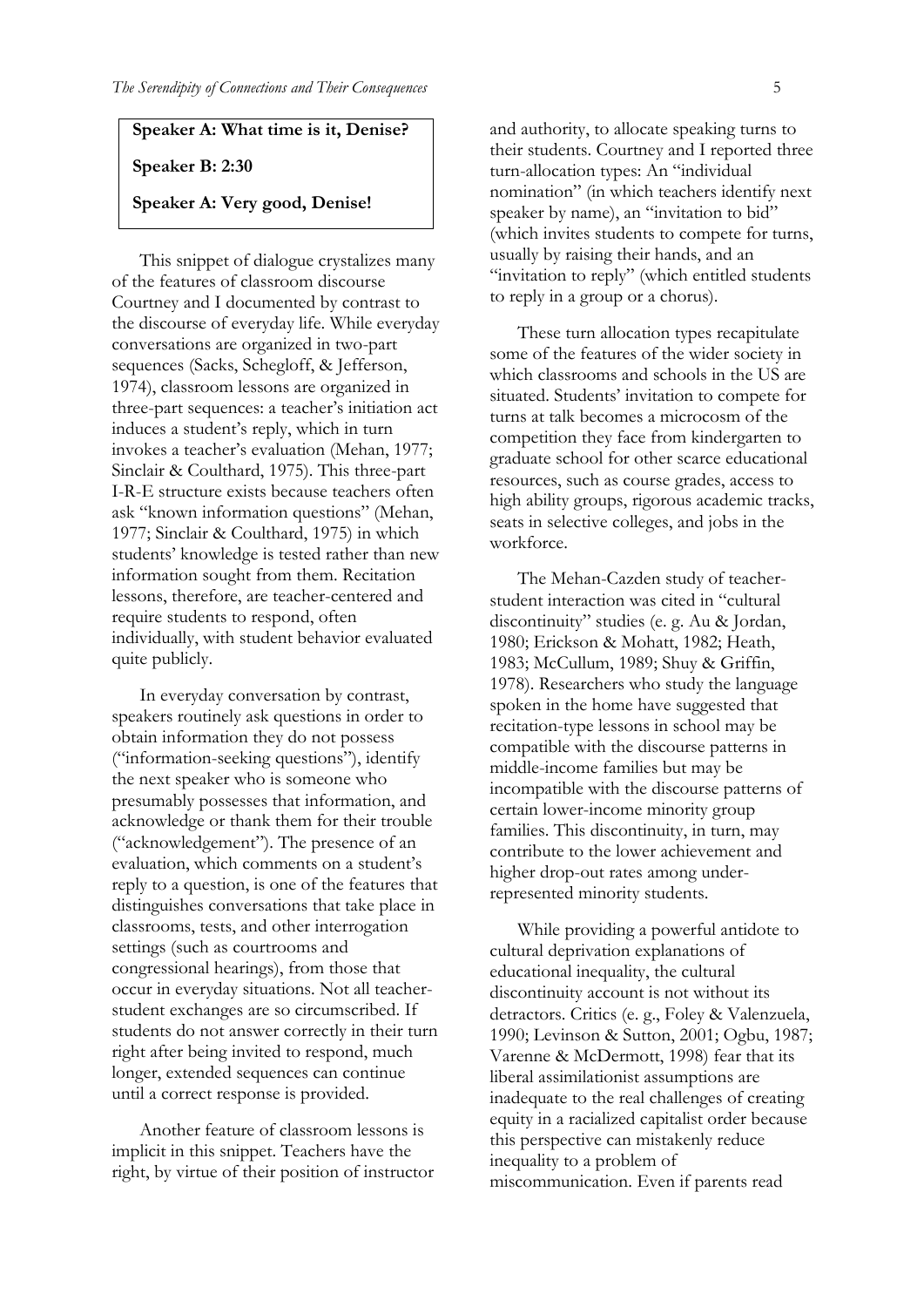more stories to their children at bedtime, or teachers ask more information-seeking questions or use "invitations to respond" turn-taking strategies with language minority students, critics argue that structural inequities (race- and class-based discrimination, glass ceilings, down-sized corporations, and institutional discrimination in the work-place, for example) would remain and need to be addressed.

The Cazden-Mehan project was funded by the Ford Foundation. The Project Officer, Marge Martus, thought Courtney and I would benefit from interacting with the research group organized by Mike Cole at Rockefeller University. Courtney and I were not prepared. It was early in the 1974-75 school year. Courtney had not implemented much of her instructional repertoire. I didn't have much to show from analyzing a few videotapes of Courtney's lessons.

The visit was fortuitous. Conversations helped shape later publications. I don't remember much about the exact insights that emerged from discussions. But I do remember a consequential conversation. During a break in one session, I asked Mike why he had never returned to California. He replied: "No one has ever asked me." That off-handed comment led to the recruitment effort that brought Mike Cole and his research group (composed of Peg Griffin, Ken Traupman, Denis Newman, and Laura Martin) to UCSD. Mike's Laboratory of Comparative Human Cognition produced unique collaborative research projects and publications, often published with LCHC as the author (notably LCHC 2003, 2010, ongoing). Mike also led the transformation of the UCSD Communications *Program* into the Communication *Department*.

Another fortuitous connection was meeting Ray McDermott. He offered trenchant, insightful critiques of the analysis Courtney and I had started. And he did so in a supportive, collaborative manner. He invited me to watch videotapes of a classroom he had studied. That invitation led to a unique collaboration, later humorously

named the SHLEPPERS ("Society for the Hermeneutic Location of Everyday Practices Primarily in Everyday Research Settings") by Jeff Shultz. Since then, Ray has conducted important studies of the social organization of human communication and school success and failure (e., g. Varenne & McDermott, 1998). Currently, he is working on an intellectual history of genius, intelligence, race, and capital.

At a sociolinguistics conference in the early 1970s, Jeff Shultz and I made similar observations about discourse and interaction during discussions. Afterwards, he invited me to the lab of his advisor, Fred Erickson, who was then on the faculty at Harvard. Jeff led me through a spacious office, cluttered high with books, manuscripts, cans of film, to a clothes closet converted into a film-viewing facility. A "movieola" was mounted on a long table. Jeff spooled 16mm film through the device frame-by-frame, while describing gestures and body movements. I had never seen anything like it. My sociological colleagues often chided me for being too "micro" in my analysis of face-to-face interaction. But here was an analysis that focused on moment-to-moment hand and head movements! Jeff connected me to Fred, a chance meeting that led to an endearing friendship and career-long collaboration.

Videotape played a central role in our research. It had become common for researchers to extract quotes or strings of utterances from audio- or videotape. But our fledgling SHLEPPERS group was among the first to use videotape as a tool to study the social organization of complete events in educational settings, such as classroom lessons, testing sessions, counseling sessions. Fred, Jeff, Ray, and I – sometimes joined by Peg Griffin and Mike Cole – often met informally at research conferences such as AERA or AAA to watch videotape each of us had gathered. It *was* a bit odd. Here we were attending an important professional conference in an inviting city such as New Orleans, Montreal, or NYC – huddled in a dark room, watching sometimes badly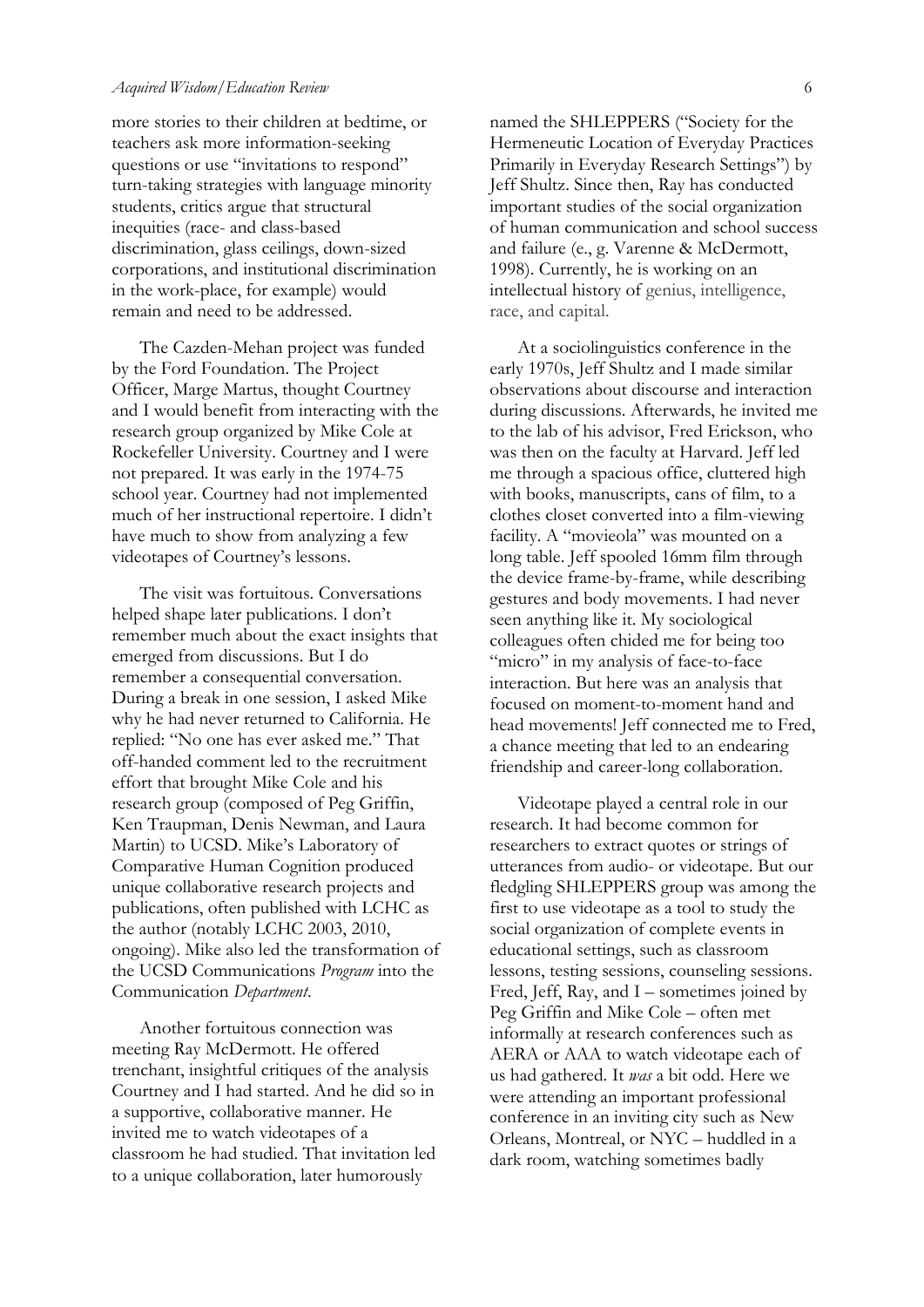focused videotape instead of attending sessions or seeing the sights.

**Educational Decision Making in Counseling Sessions.** Counselors play an important role in tracking students. By assessing students' abilities, helping them decide which classes to take, advising them about their academic progress, and providing them with information on postsecondaryeducation options, counselors are in a position to influence students in a number of ways that help to determine their future college and career possibilities.

The question thus becomes: what are the grounds upon which counselors and other school officials make educational decisions. Erickson & Shultz (1982) examined face-toface counseling sessions in order to discover how the decisions that have so much influence on student careers are constructed. Pioneers in the use of video to study human behavior, they videotaped and analyzed the interaction between community-college students and counselors. This work provides a description of some of the often-hidden interactional practices that assemble key steps in students' careers.

According to Erickson and Shultz, counselors perform several roles, and these are sometimes at odds. As advisers, they are supposed to act on behalf of students – as advocates. As officers of a formal institution, they are supposed to act on behalf of the school – as judges. Depending on which role they take with students, counselors can and do influence students' careers in different ways. For example, by the manner in which they describe career options and the means available for achieving them, counselors may open or close gates to career paths.

Their analysis of counseling sessions shows that "universalistic" factors (such as course grades or degree requirements completed) did play a role in counseling sessions. But these factors interacted with "particularistic" factors that emerged during the course of interviews to produce differences in counseling treatments.

Especially salient was the establishment of "particularistic co-membership" (Erickson & Shultz, 1982; see also Erickson, 2004) between counselor and student. Despite societal norms and organizational rules specifying that counseling decisions should be made on universalistic grounds, participants often "leaked" particularistic information during the course of counseling interaction. Joint ethnic identity is often visually available. Speech patterns may signal other similarities in background, while "small talk" sometimes reveals common interests in such activities as sports, church work, and the like. Erickson and Shultz found that students who had established a high degree of co-membership with counselors were more likely to receive positive counseling, including rule-bending and extra help.

In sum, puppeteering practices in testing situations and particularistic co-membership in successful high school counseling sessions are cogs in the interactional machinery that sort students onto next steps on the ladder to college and career.

## **Part II: Using Educational Inequality Research to Construct Social Equity Programs**

My early empirical studies were, for the most part, concerned with the social construction of educational inequality by school sorting practices, including educational testing (Mehan, 1978), tracking (Cicourel & Mehan, 1983), and special education placements (Mehan et al., 1986). My work – and that of SHLEPPER colleagues who influenced me considerably- documented how low-income students of color were treated differently than their middle-income white contemporaries in faceto-face interactions with teachers, testers, and counselors.

A fortuitous connection turned my attention away from only documenting the social practices constructing educational inequities to using research to inform systemic attempts to construct social equality. A colleague asked me to lead her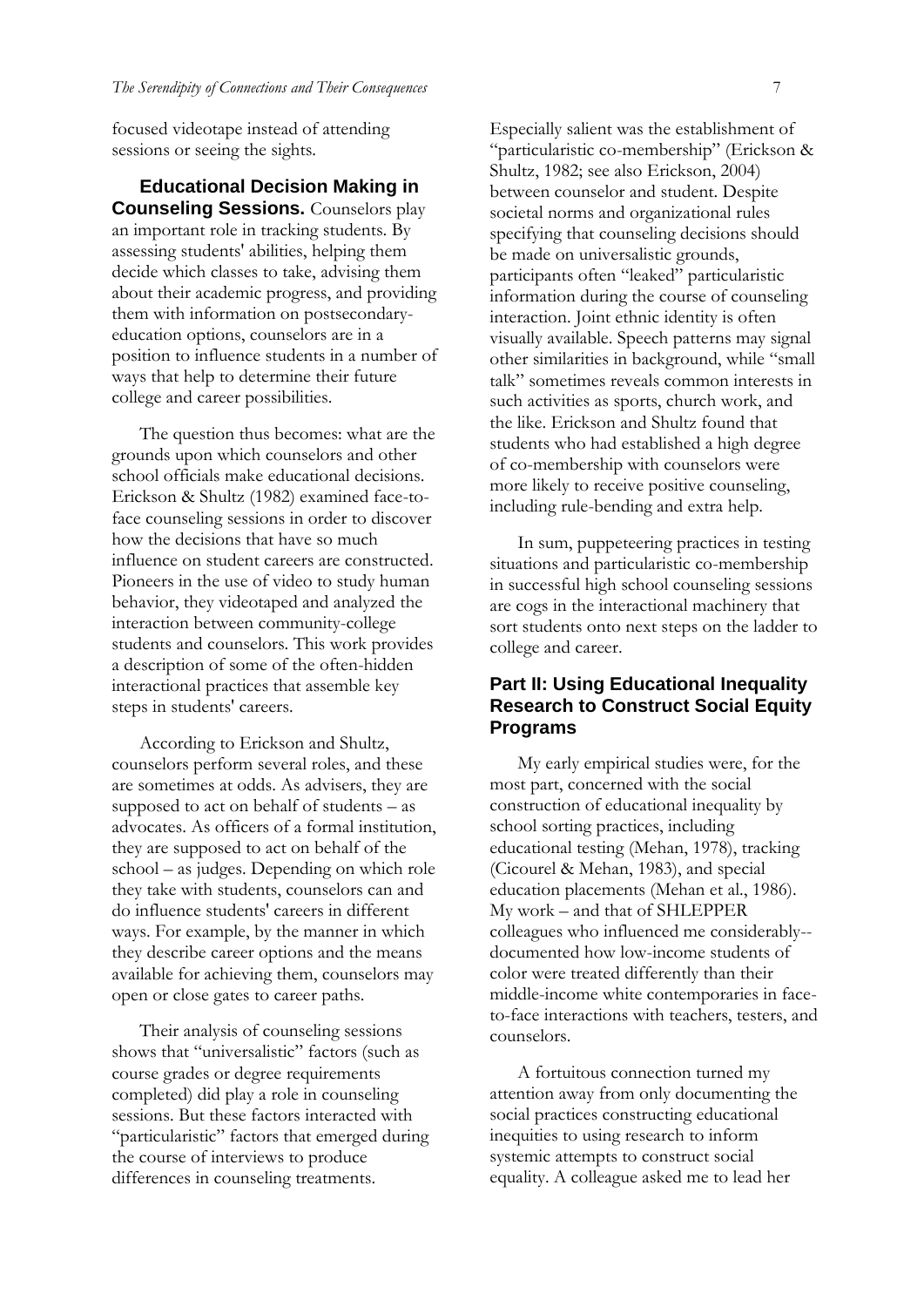class for a day. It was going to be easy, she said, because there was a guest speaker. All I had to do was introduce her and monitor the question-and-answer period after her talk. The guest speaker was Mary Catherine Swanson, the Director of the Achievement Via Individual Determination (AVID) program. AVID is an educational reform program designed to narrow the achievement gap between socio-economic and ethnic groups. AVID promises to improve the achievement of low income and minority students and increase their chances of attending college by offering them a more rigorous college preparatory high school curriculum accompanied by academic and a special college-prep class.

I saw potential in this "untracking" approach because it assumed that lowincome underrepresented minority youth could be prepared for college if school officials made structural changes in curriculum such as adding a special elective class and modified placement practices to increase the representation of underrepresented minority students in college prep classes. With Mary Catherine's approval, my colleagues and I conducted participant observation studies of AVID programs. Amanda Datnow and Lea Hubbard were my principal collaborators. We came together by luck of the draw. Lea took my Introduction to Sociology course. Intrigued, she followed up with upperdivision courses and graduate studies with me. Amanda was assigned to me through an undergraduate internship program. After completing a Psychology BA and working on the AVID project, she completed her PhD at UCLA.

The first round of our AVID study focused on a half dozen high schools in San Diego across three years. Mary Catherine and I collaborated to describe the program's early successes, disappointments and challenges (Mehan & Swanson, 1994). That paper was later expanded into a book (Mehan et al., 1996). Another set of studies documented the expansion of AVID's goals and processes

into Kentucky, North Carolina, and Virginia schools (Datnow, Hubbard, & Mehan, 2001).

Especially notable features of AVID's implementation were the consequences of its challenge to fundamental cultural beliefs about academic success and the distribution of intelligence and ability along racial lines. Long-standing and deep-seated cultural beliefs in schools throughout the study sites led to tracking practices that excluded Black students from honors and AP courses and left them with less opportunity for future academic success than their white peers.

AVID's call to place URM students in college-prep courses met resistance from some educators and community members who believed that intelligence is fixed, natural, and racially based. They said Black and Latino students lacked these skills. This educational reform, like so many others, required the efforts of strong, vocal, and well-respected advocates, in collaboration with other concerned educators, to navigate the oppositional discourse about intelligence, race and academic achievement they encountered.

AVID's expansion was not always smooth. For example, educators in Kentucky recoiled from designating the students that AVID served by their race and class. Rather than retreating from serving schools that had requested their services, AVID redefined their student population as "students in the middle." When teachers were unable to gain district approval for offering an AVID class during the regular school day, they resorted to offering a "zero" class before the regular school day, or one after school.

**Creating a Model System for Expanding Diversity and Improving Students' Life Choices.** An unexpected albeit significant change in California State education policy led me to a partnership that advanced the equity agenda I had long espoused. In 1995, The Regents of the University of California voted to eliminate affirmative action in admissions. This decision had significant consequences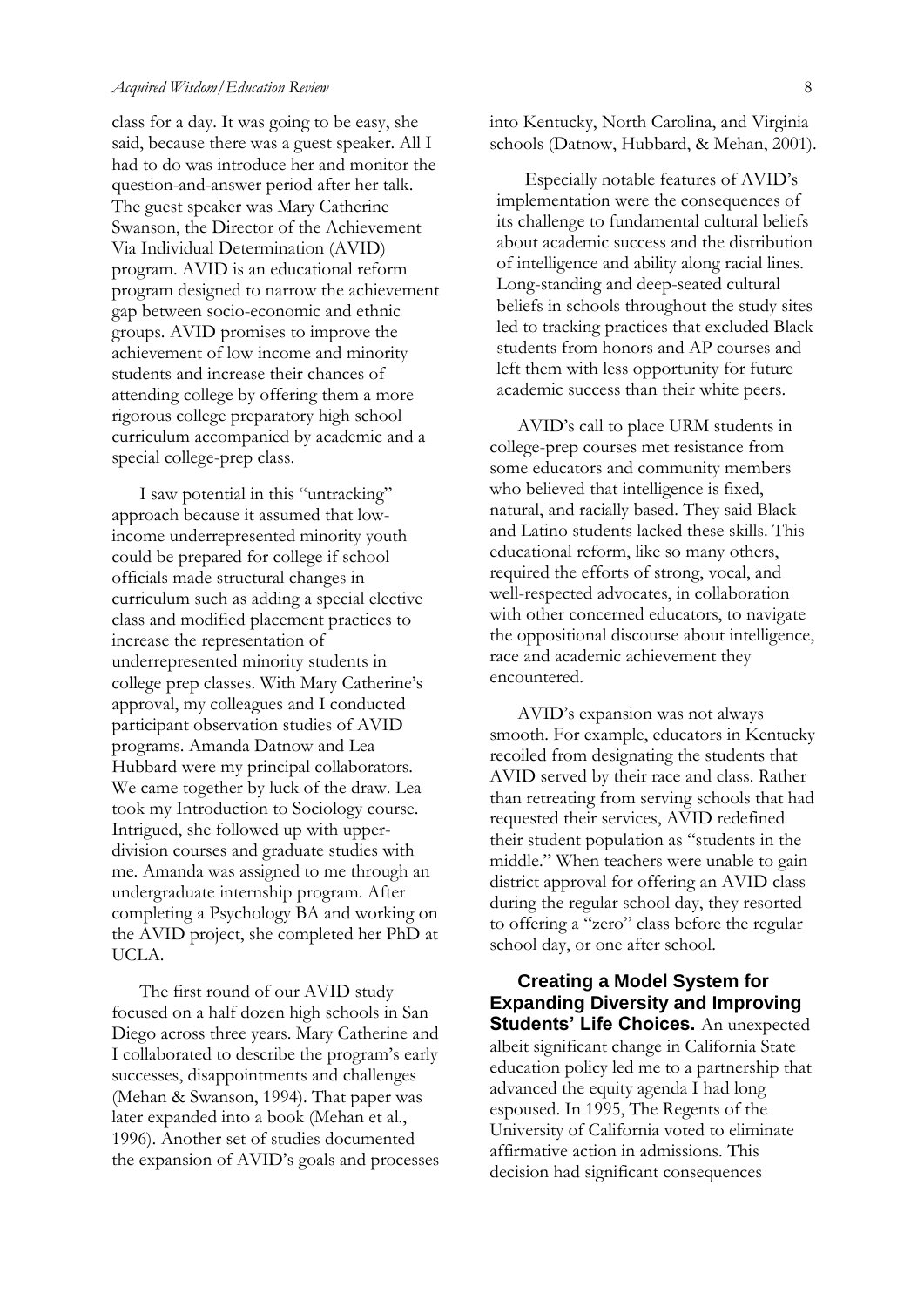#### *The Serendipity of Connections and Their Consequences* 9

throughout the UC system. The diversity record on eight UC Campuses with undergraduates was dismal; for example, UCSD, my campus, enrolled fewer than 2% African Americans students. Faculty and administrators up and down the UC System feared that – without Affirmative Action – that unenviable record would become even worse.



A small but committed group of UCSD faculty, community members, and students led by Thurgood Marshall College Provost Cecil Lytle responded to the Regents decision. He recruited me to the cause. We proposed that UCSD open a 6–12-grade college-preparatory school on campus for low-income students to ensure they would be able to walk in the front door of UCSD or any other 4-year college (Lytle, 2007; Mehan, 2012).

I participated actively in this effort, attending weekly meetings of the UCSD Outreach Task Force during 1997. This led to the formation of the Center for Research on Educational Equity, Access, and Teaching Excellence (CREATE) and a model school (The Preuss School, described below). I served as Director of CREATE and served on the Preuss School Board of Directors from 1999–2011, when I retired.

Our initial 1997 proposal for a model school on campus was not supported either by the full faculty or the campus administration (Lytle, 2007; Mehan, 2012).

Later that same year, however, the combined forces of public outcry, negative press reports, and pressure from the Regents persuaded the campus administration to reconsider. More public meetings were held to discuss the possible sponsoring and development of a charter school, with the result that community members broadly supported the concept, insisting that the school be located on the UCSD campus, not in an underserved community.

CREATE and the new charter school – The Preuss School – opened in Fall 1999, as part of a more comprehensive outreach plan approved by the chancellor and the academic senate in November 1997. Both CREATE and Preuss came into being, partly through the lengthy and contentious public debate about the concept of the charter school as well as the nature and purposes of the university itself (Rosen & Mehan, 2003).

The UCSD Academic Senate and Chancellor assigned CREATE responsibility for coordinating campus-wide outreach initiatives; widening and developing partnerships with struggling K-12 schools; conducting research on matters of educational equity; and supporting schools as they adapted principles developed at The Preuss School to their own circumstances. The responsibility of the on-campus Preuss School was two-fold: (1) to prepare students from low-income backgrounds to enroll in 4 year colleges and universities and (2) to serve as a model for public schools seeking to improve education for underserved youth. The school only enrolls students from lowincome households (earnings are less than twice the federal level for free- and reducedcost lunch eligibility) and whose parents or guardians are not graduates of four-year colleges. Students are selected randomly, by lottery. Now in its  $20<sup>th</sup>$  year, the school has prepared approximately 1,300 low-income students from across San Diego for college.

The school's guiding principles were derived from current thinking about cognitive development and the social organization of schooling. Research suggests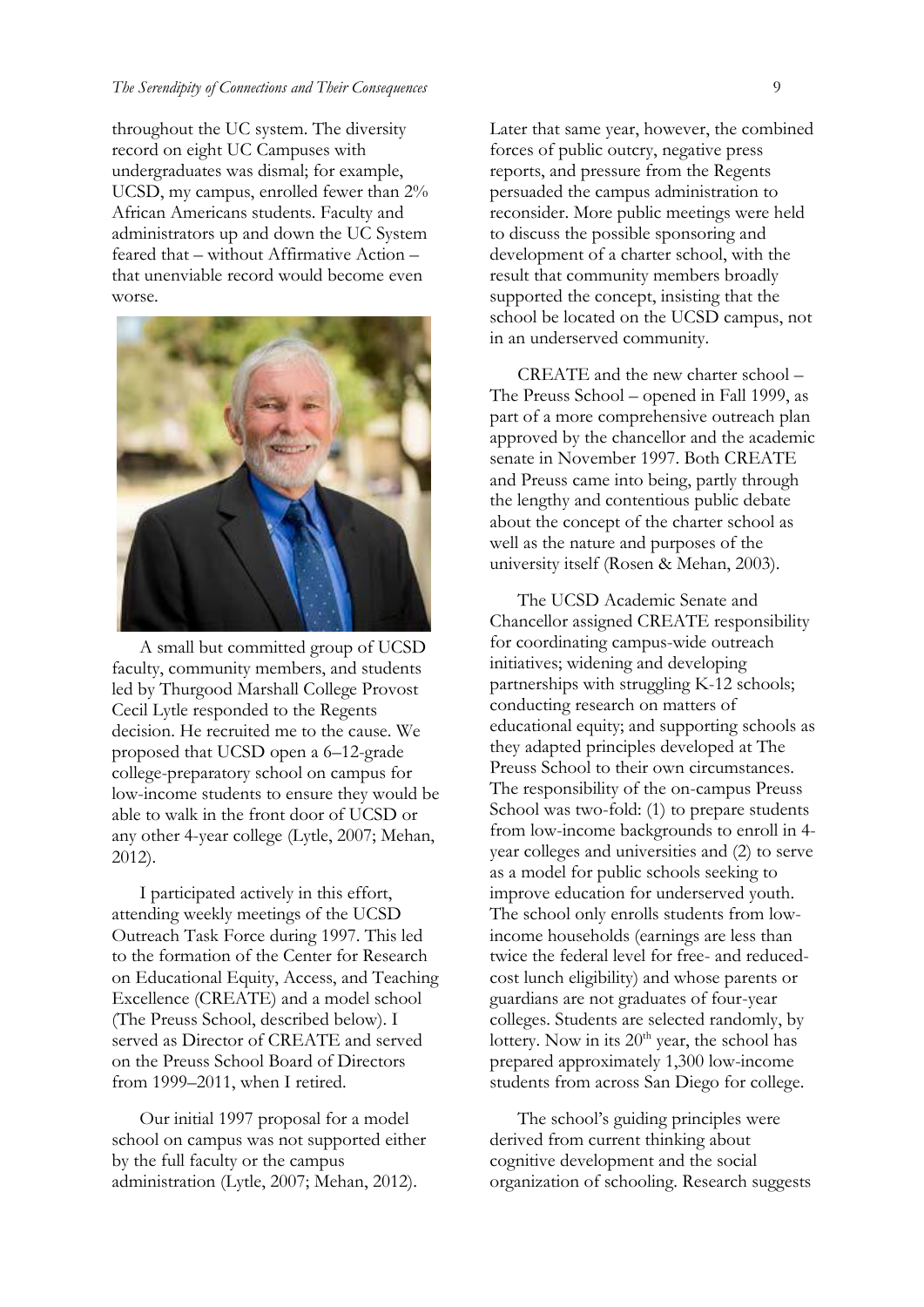all normally functioning humans have the capacity to complete a rigorous course of study in high school – one that prepares them for college – provided that course of study is accompanied by a system of social and academic supports (Bruner, 1986; Cicourel & Mehan, 1983; Cole, 1999; Mehan et al., 1996; Meier, 1995; Oakes, 2005).

In most U.S. high schools, conventional practice holds instructional time constant for all students but varies the curriculum offered. This typically results in tracking – meaning that some students are placed in classes in which they receive instruction intended to propel them toward college, while other students are placed in vocational education or general courses in which they receive instruction aimed at preparing them for the world of work after high school.

Tracking has significant negative consequences. Research shows it to be biased and inequitable (Cicourel & Mehan, 1983; Oakes, 2005). The distribution of students to college-prep, general, and vocational education tracks is often disproportionately related to ethnicity and socioeconomic status. Children from low-income or one-parent households, or from families with an unemployed worker, or from linguistic and ethnic minority groups, are more likely to be assigned to general or vocational education tracks. Students from middle- and upperincome families are more likely to be assigned to college-prep tracks. Furthermore, low-income students of color are consistently overrepresented in special education programs and continuation schools, and they are underrepresented in programs for the "gifted and talented."

"Detracking" instructional models (Alvarez & Mehan, 2006; Burris et al., 2008, 2009; Oakes et al., 1997; Rubin, 2006) deliberately reverse the conventional timecurriculum equation. The higher students' academic performance, the less scaffolds needed; likewise, the greater students' academic needs, the more academic and social supports provided. The Preuss School implements a detracking model that

recognizes the importance of dynamic support for academic development.

Preuss is a single-track college prep 6-12 school. High school courses are certified "A-G" (those that UC and CSU accept for college admission). Upper-division courses are Advanced Placement (AP) certified. Students also take AP tests that offer college course credit. This policy was instituted to give Preuss students access to a demanding course of study as an end in itself and at the same time to prepare them for college courses. AP courses have the additional benefit of adding points to students' GPA. An A in an AP course counts as a 5 on the 4 point GPA calculation; a B counts as a 4, etc. (This scheme accounts for US students accumulating 4.5 GPAs and higher on a 4.0 scale.)

Among others, Darling-Hammond (2010) suggests that distinctive features of successful schools in the US, Europe, and Asia support a rigorous curriculum with extended learning time. Students in the US attend school for 165–180 days, while it is normal for students in Europe and Asia to attend school for 190–220 days, accompanied, in some countries, by extra test-preparation classes after school. Consistent with this research, Preuss extends the school year by 18 days, which provides further opportunities for students to develop skills and deepen understandings.

Preuss students are offered other opportunities to strengthen their academic skills. UCSD students serve as tutors in class and after school. Students still in need of additional help are required to participate in tutoring sessions on non-school days ("Saturday Academies"). Academic support is complemented by social supports. In addition to a general academic counselor, students benefit from a college counselor who is conversant with the college admissions process. This counselor takes a personal interest in graduating seniors, assisting each one with financial aid applications, statements of purpose, and soliciting letters of recommendation. A grant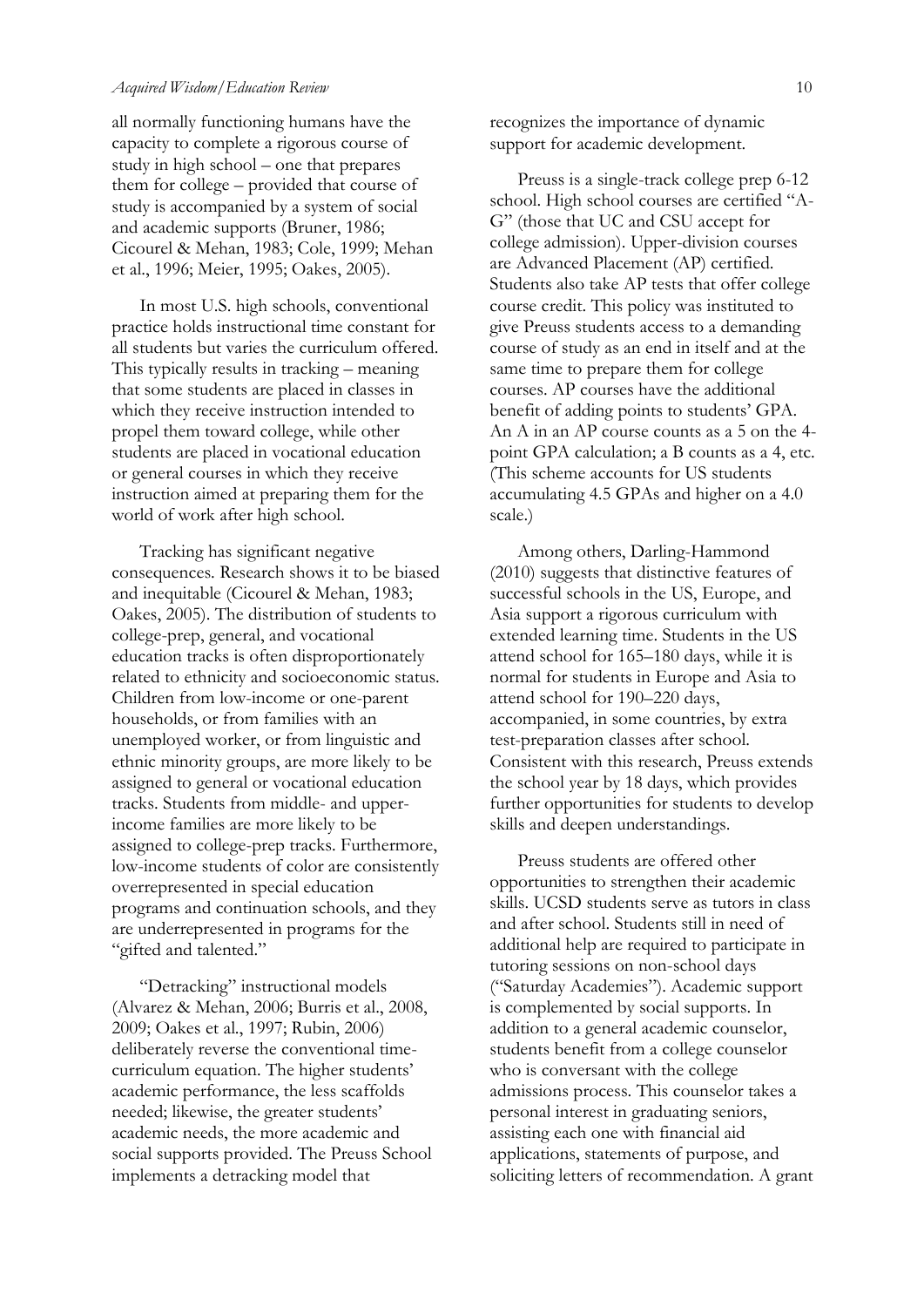from the Hirschman Fund – established in memory of Lisa Hirschman by her husband Professor Emeritus Peter Gourevitch – provides clinical psychologists to assist individual students. The school has a fulltime nurse. (The teachers' union in Chicago is the most recent group to recognize the value of similar support services when bargaining with their district in 2019.)

Interpersonal relations are less visible but equally if not more important than the structural dimensions of the school's collegegoing culture. The Preuss Administration seeks to select teachers and staff who are subject matter experts *and* believe that lowincome under-represented minority (URM) students can succeed at the highest levels. They manifest this caring in day-to-day interactions with students. The school's "Advisory Program" exemplifies this commitment. The program, composed of a class period dedicated to academic advice and personal guidance, is ideally led by the same Preuss teachers from sixth to  $12<sup>th</sup>$ grade. Having consistent Advisory Teachers is intended to foster trusting relationships between students and teachers. Advisory Teachers provide strategies for mastering course material; they arrange for individual or group tutoring for challenging courses (especially AP Calculus and AP European History).

As college application time approaches they offer college information, test prep, financial aid information, and guidance in preparing statements of purpose. They play an important role in preparing their advisees for their year-end "Presentations of Learning." Students also engage their advisory teacher in personal issues, such as fears/reluctance about going to college. Neighborhood peers may mock them for wearing uniforms, or starting school earlier in the year and ending later. They may have difficult interactions with a particular teacher.

Since its inauguration in 1999, The Preuss School has achieved an impressive record. On average, 95% of Preuss students are accepted to four-year colleges and

universities; approximately 85% enroll. This figure compares favorably to national data, showing that, on average, 39% of Hispanic students and 36% of Black students enroll in college in the fall after graduation (NCES, 2018). It also compares favorably to the college enrollment record of students who applied to Preuss but were not accepted through the lottery. Strick (2012) estimated that between 40% and 64% of that comparison group enrolled in four-year colleges in the fall after their graduation.

Of particular note is the increase in the percentage of students attending UC San Diego as of 2013. This increase coincides with the beginning of the Chancellor's Associates Scholarship Program, designed to increase the number of local URM students at UCSD. The program offered Preuss students an extra \$10,000 per year scholarship to attend UCSD. The school has also accumulated a number of accolades, including being named the 'most transformative high school in the United States' by *Newsweek* for three consecutive years. These data provide concrete evidence that low-income students of color can close the achievement gap and be prepared for college when provided with rigorous instruction accompanied by an extensive system of scaffolds.

**Restructuring and Reculturing a Neighborhood School.** The successful outcomes of the coalition of UC San Diego faculty, community activists, elected officials, and generous philanthropists in creating The Preuss School on the UCSD campus influenced another formation of a coalition of parents and teachers. Their aim was to reform Gompers High School, a local failing neighborhood school, into Gompers Preparatory Academy, a college-prep high school modeled on The Preuss School.

Gompers Secondary School was originally an urban 7–12 school located in Southeastern San Diego. It had operated for over 50 years in a community with a high crime rate and a lengthy history of gangrelated violence. In 2004–2005, Gompers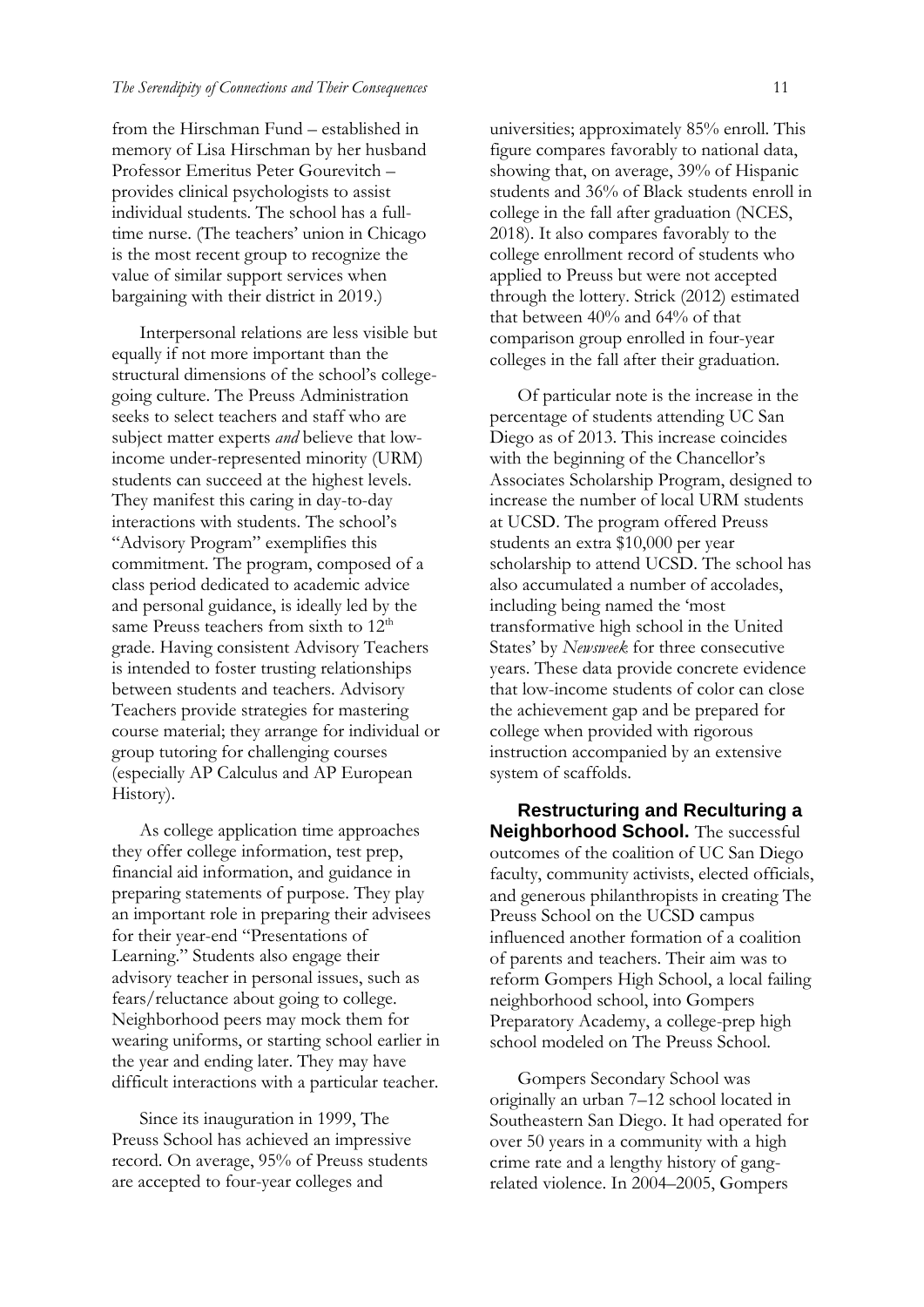was divided into a 6–8 middle school and a 9–12 high school. Unable to meet its *No Child Left Behind* performance targets for six consecutive years, district leaders planned to close the high school as soon as the nearby newly constructed Lincoln High School was completed and to restructure the remaining Gompers middle school.

The situation in Gompers Middle School was serious. When it opened in 2004, there were 18 teacher vacancies out of a 50-teacher staff; six vacancies remained in math and science in January of that school year. Teacher attrition rates were over 70%. This meant that students were faced with a stream of substitute teachers, a situation that militated against high-level learning and the achievement of *No Child Left Behind* annual progress goals. Teacher and student absences were high; the average daily attendance rate hovered near 90%. The physical plant was deteriorating. Teachers openly expressed their dislike of students, violent fights occurred regularly, and over 1,000 students were suspended annually (Kenda, 2008).

A task force of parents, teachers, administrators, and community leaders (notably from the Chicano Federation, The United Front, the San Diego Organizing Project, and the Urban League) formed to discuss options for restructuring Gompers Middle School. It was decided, following the successful enrollment at Preuss of students from the Gompers neighborhood, to invite UCSD to join the conversation. Professor Cecil Lytle, and I were asked to consider whether UCSD could "take over" Gompers and form a UCSD-managed charter school, similar to the Preuss School. In light of the UCSD administration's reluctance to sponsor another charter school, Lytle and I recommended forming an independent (501c3) charter school. This time UCSD would not manage the school. But faculty and staff could be invited to serve on the Board of Directors. We agreed to serve on the task force and later, the Board. Gompers parents liked this idea, influenced by knowledge gained by more than 70 who had at least one child at Preuss. Confident that

their students could be academically successful, Gompers parents supported the proposed reformation of Gompers into a college-prep charter school in partnership with UCSD and community groups.

I as Director and Lytle as Associate Director of CREATE pledged material resources, including UCSD students to serve as tutors as well as our extensive understanding of the requirements for teacher professional education, parent education and research and evaluation. Of possible greater importance was the intellectual capital the university provided in terms of a theory of action that linked equity and excellence for the new Gompers and political capital for interacting with community members and district leaders (Mehan & Chang, 2010).

According to California charter school law at the time, a majority of parents hoping to enroll their children in a new charter school are required to sign a petition for its approval. Parents and teachers joined together in leading the petition drive. They walked the streets around the school to explain the background and intent of the school; this resulted in a substantial majority in support of the conversion. Support was also offered by influential organizations: the California Charter Schools Association provided pump-priming funds as well as advice on preparing relevant documentation and other political matters; funding was provided by another local foundation for the first Gompers "culture camp" (see below).

Following several other political forays, including confrontations with the teachers' union, approval for the Gompers charter proposal was unanimously granted by the

**…instead of conducting research** *on* **practitioners, we have attempted to conduct research** *with* **practitioners. We believe that this approach can contribute productive insights for transforming schools in the direction of social justice.**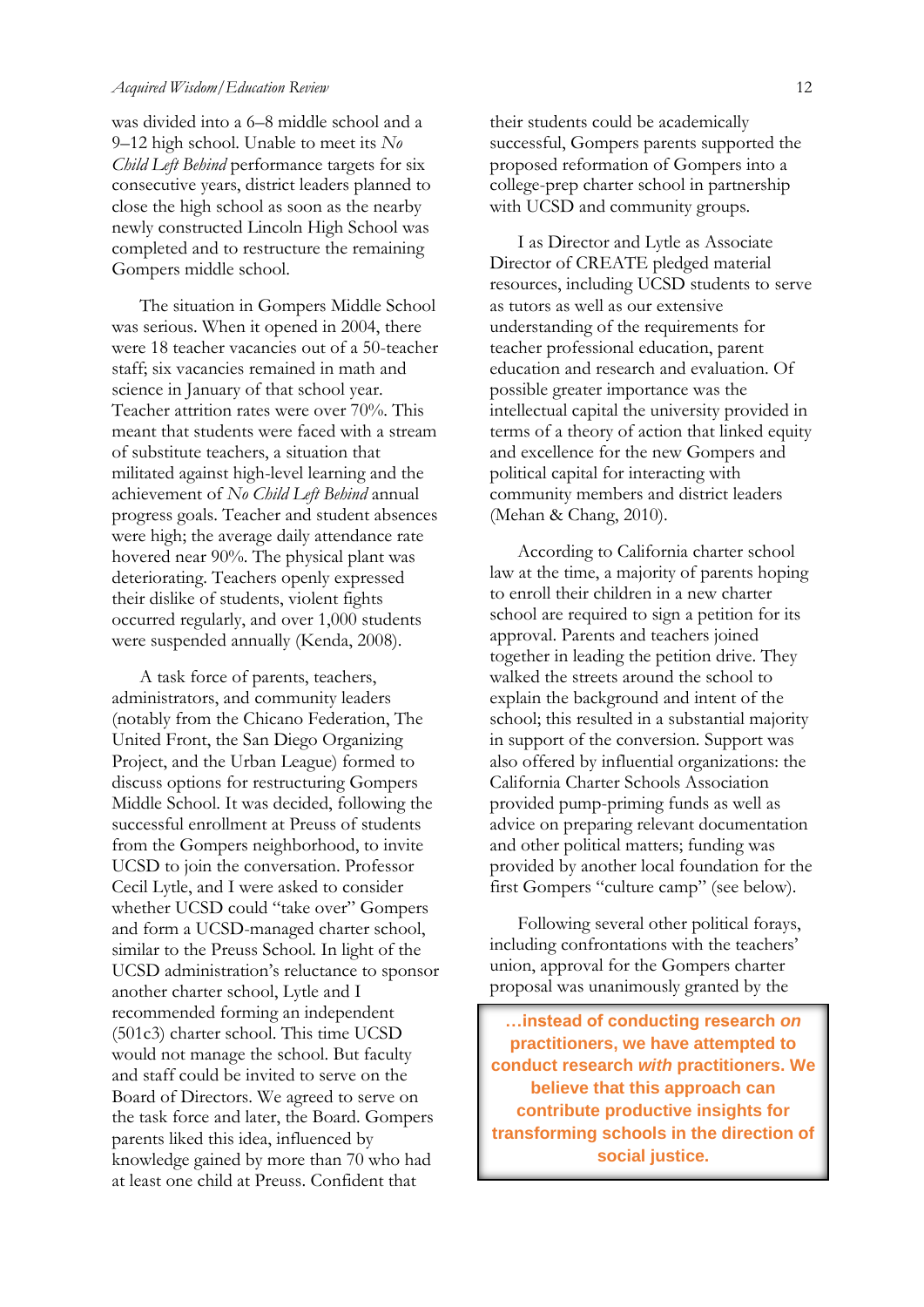SDUSD School Board on March 1, 2005. Opening day was scheduled for September 5, 2005. This circumscribed time schedule meant that teachers and staff needed to be selected quickly. To avoid challenging SDUSD's policy prohibiting personnel doing non-district work on district time, recruitment interviews were held at CREATE before and after school and on weekends. A teaching staff of 47 along with a senior leadership team and resource teachers in math, English language arts, and science was in place just in time.

The leadership team initiated "culture camp", a 2-week professional development activity aimed at bringing staff together to negotiate and agree on a shared philosophy of how to engage collaboratively with students. This philosophy was sustained and reinforced through regular refresher sessions throughout the school year. There is now a commonly agreed framework for assigning and receiving homework, classroom organization and the conduct of the school day and lessons; and how to deal with absences, latecomers, and students' movements between classes.

Gompers posts motivational signs and other symbols around the school to reinforce its commitment to a college-going culture of learning. College pennants adorn classroom and hallway walls, and students enter the school through "the Gates of Wisdom." A banner underneath the sign reads, "GOMPERS IS A UCSD PARTNERSHIP SCHOOL." The school motto, "REACH" (Respect, Enthusiasm, Achievement, Citizenship and Hard work) is visible everywhere. Teaching and administrative staff dress "professionally" while students wear school uniforms. The intention is to signal to students and the community that Gompers is about serious learning for college entry.

Like Preuss, Gompers offers a collegeprep curriculum to students, and has similarly instituted practices for supporting rigorous student learning. When it first opened, many incoming students were well below state and

federal recognized grade level. Class times were therefore allocated variously across academic subjects. Math and English language arts were offered in 90-minute slots, five days a week. Afternoon classes were organized as 90-minute blocks to enable the teaching of science, social science, language, and PE on alternating days. Subject matter teachers assisted the math and English teachers in the morning and roles were reversed in afternoon classes.

As at Preuss, learning time was extended. Whereas Preuss added days to the school year, Gompers' solution was to add minutes to the school day. This meant that school times tallied with those of other local schools, and accommodated students' families' vacation and travel plans (many Latino families travel to Mexico for an extended Christmas break). The last 30 minute period of each day was flexible: students who were performing well could participate in an extracurricular activity, while additional tutoring sessions were made available for students who were not performing so well. Extracurricular activities and tutoring both continued into afterschool hours.

It is recognized at Gompers, as at Preuss, that professional education occurs most effectively on site, especially when embedded in actual everyday classroom practice (Darling-Hammond, 2010). Time was therefore made available during the school day to enable teachers to meet in grade-level or department teams to take stock of progress, plan and assess lessons, and negotiate the curriculum.

A Family Support Center operates where staff interacts with parents (using English or Spanish, as appropriate), to familiarize them

**Reshaping schooling from a mechanism for social reproduction into a vehicle for social transformation… is not a natural process. It requires a deliberate modification of institutional structures and practices.**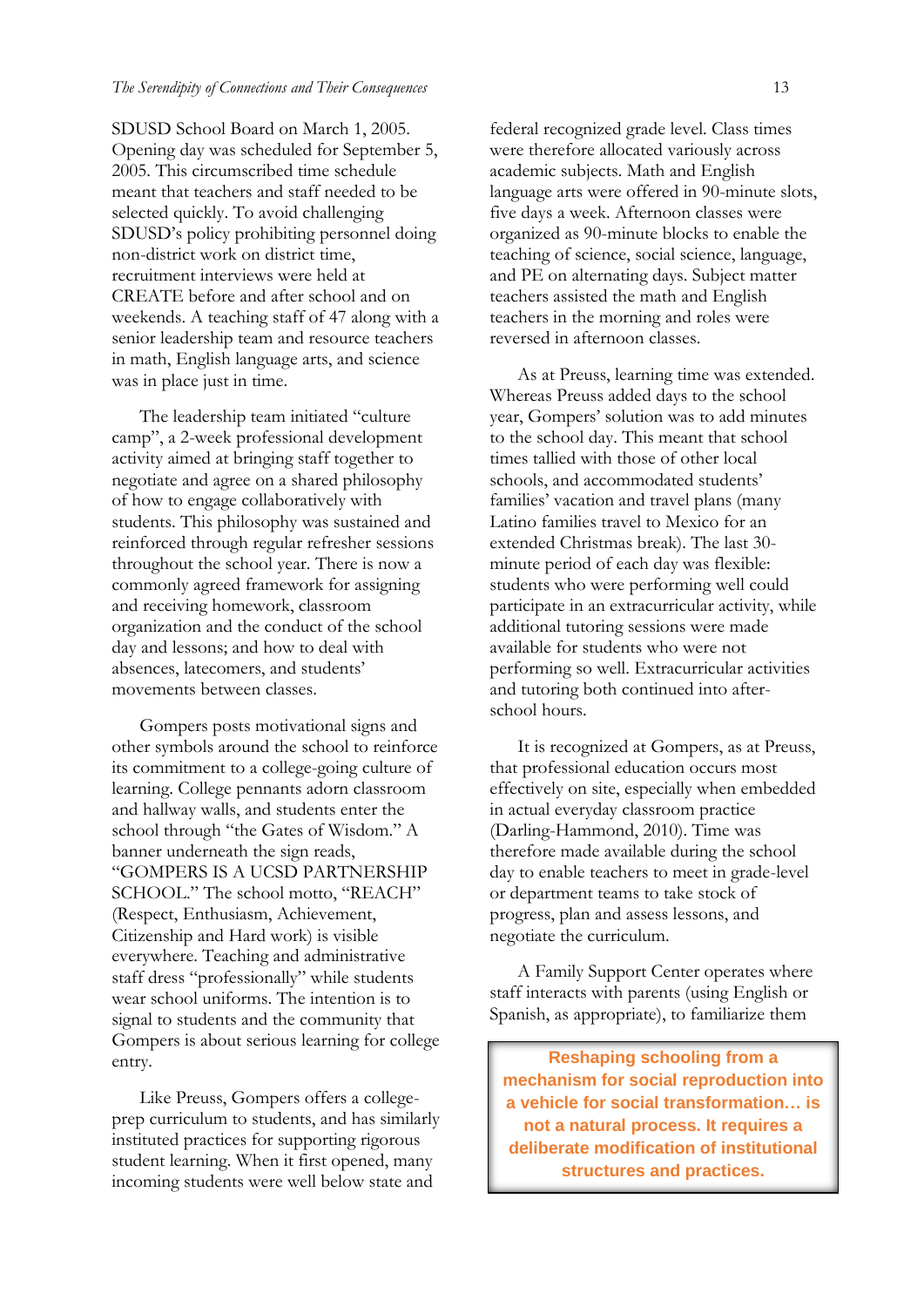with the school, its values and policies. Staff also provides support for parents in logistical issues such as how to secure immigration papers, transportation, health care, and childcare.

Gompers has expanded from a 6–8 middle school to a 6–12 high school. Now named "Gompers Preparatory Academy" to signal its college-preparatory orientation. Like The Preuss School, Gompers added one grade level at a time, starting in 2008 with a ninth grade. As of Fall 2019, the school enrolls 1,300 students.

The faculty and staff regularly engage in self-evaluation strategies and has made steady progress toward specified goals. As of 2016, 100% of Gompers seniors graduate, a figure that compares favorably to other high schools in San Diego's low-income neighborhoods. Thirty-five percent of the first graduating class was accepted in fouryear colleges. This rate rose to 46% in 2014 and 89% in 2016. The remaining students enroll in community colleges. This enables Gompers to celebrate its pledge to 100% graduation and 100% college enrollment (Mehan, 2012).

**Based on my experiences, I think the notion of agency, a concept that often appears in sociological descriptions of social action in dialogue with social structures, would be more accurate if luck, serendipity, and fortuitous circumstances were made more central to its definition.**

**Preuss as a Model School: Successes and Limitations.** At the outset, the founders of Preuss hoped it would prepare low-income youth for admission to college and become a model for public education. The first goal has certainly been met and exceeded. The second has had a more limited but tangible success. Gompers Preparatory Academy, a "UCSD Partnership School" in Southeastern San

Diego has incorporated many Preuss features into its college-prep program.

UCLA and Berkeley campuses also had few URM youth on their campuses. Black and Latino/a students had not enrolled in proportion to their percentages in high school or the general population. Like all UC campuses, they were prohibited from using race as a factor in admissions decisions. In response, like-minded colleagues on the three campuses agreed to develop "university assisted schools."

Preuss and Gompers by UCSD, Cal Prep by Berkeley, the UCLA Community School and Mann UCLA Middle School, near or on their campuses emerged to develop educational practices for the education of underrepresented youth, conduct basic and design research on the suitability of those practices, and assist other schools develop "college going cultures of learning" (Mehan, 2012; Quartz et al., 2019; Weinstein & Worrell, 2016). For several years, Berkeley, UCLA, UC Davis, and UC San Diego colleagues collaborated to create the conditions required to achieve high-quality public schooling for low-income students of color, inform national and state-level policy on the causes of under-representation, and develop remedies to the injustice of underrepresentation (Quartz et al., 2017).

#### **Conclusions**

**Theory, Research, and Institutional Change.** My thinking about the role of theory and research in institutional change is implicit to this point. Therefore, I will spend a few paragraphs being more explicit. I hope it is clear that the goal of the interventions described in this paper are to give the sons and daughters of the working classes some of the skills and knowledge currently seemingly reserved for the sons and daughters of the well-to-do. This assumes that socializing all children with the cultural capital of dominant groups will provide members of disadvantaged groups with some tools and resources to achieve social mobility and to help them develop a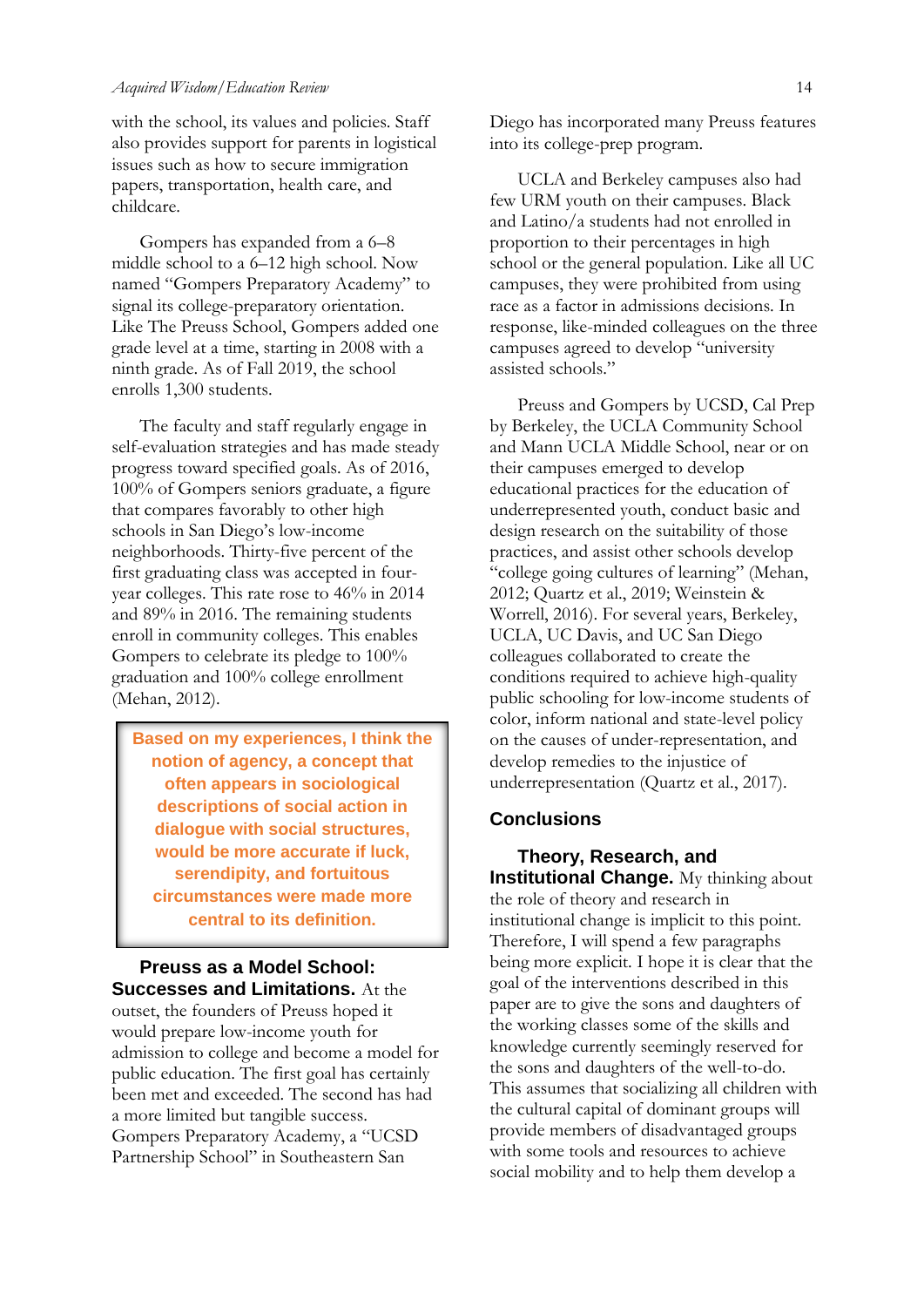critical stance toward educational inequality. This commitment implies a long-term engagement, which benefits from ethnographically informed approaches.

My admittedly utopian vision contrasts with two other dominant perspectives on the function of education. On the one hand, I respect Horace Mann's optimistic progressive ideal that by making formal education available throughout the class structure disadvantaged groups can gain access to privileged cultural knowledge and thereby gain access to higher rungs of the ladder of social mobility. This can happen despite efforts of the privileged groups to erect barriers to expanded access to valued knowledge. On the other hand, I do not accept Bourdieu's decidedly pessimistic view that schooling can never be a vehicle for social transformation. Reshaping schooling from a mechanism for social reproduction into a vehicle for social transformation, however, is not a natural process. It requires a deliberate modification of institutional structures and practices. So, too, changing students' attitudes and perspectives cannot be left to chance. It requires deliberate and overt re-socialization – and a heavy dose of luck – that emerges from modifying the institutional structures and practices of schooling.

These institutional arrangements include a rigorous course of study, structural changes in the quantity and quality of instructional time, community endorsement and involvement, a shift in the organizational culture of the school, including carefully selected instructional staff who personalize their interactions with students and provide opportunity for students to develop an academic identity without sacrificing their neighborhood identity. The changes we have observed in "university assisted schools" suggest that with the appropriate allocation and arrangement of institutional resources, schools have an increased chance to become sites of transformation that includes changes in students' life trajectories.

Institutional change is an uneven process at best. Privileged groups do not relinquish their lofty status easily. They push back. SAT Prep courses, summer learning activities at colleges, paid consultants who help students prepare college applications – even bribery – are just a few of the strategies the privileged deploy in order to protect their positions and pass on advantages to their children.

Unfortunately, at this point, we simply do not know if the changes described briefly above indicate that the social-class trajectory of people from humble circumstances can be modified more permanently. Research shows that Preuss, Gompers, Cal Prep, and UCLA's Community School students parlay the academic and social skills they acquire in high school into the next step on a career ladder – namely college enrollment. However, we don't know if these graduates will be able to convert their newly acquired cultural capital into more coveted economic benefits, such as well-respected jobs and lasting civic engagement. It is possible that their changes in attitudes and career trajectories will be swallowed up by the more intense social pressures of the privileged classes as time erodes the strength of the extensive academic and social supports they drew on to develop a critical perspective as students in innovative, thoughtfully designed high schools.

It should also be clear from these short stories that because researchers intervene in the activity by participating in its design and the design of the research about that activity, researchers' actions partially constitute them (Cicourel, 1964). The special nature of our research approach makes explicit the ethical issues that are embedded (often implicitly) in the conduct of other styles or forms of research. A carefully documented ethnographic study of any organization, but especially one self-consciously trying to engage in change, will inevitably expose tensions, contradictions, and gaps between intentions and actions.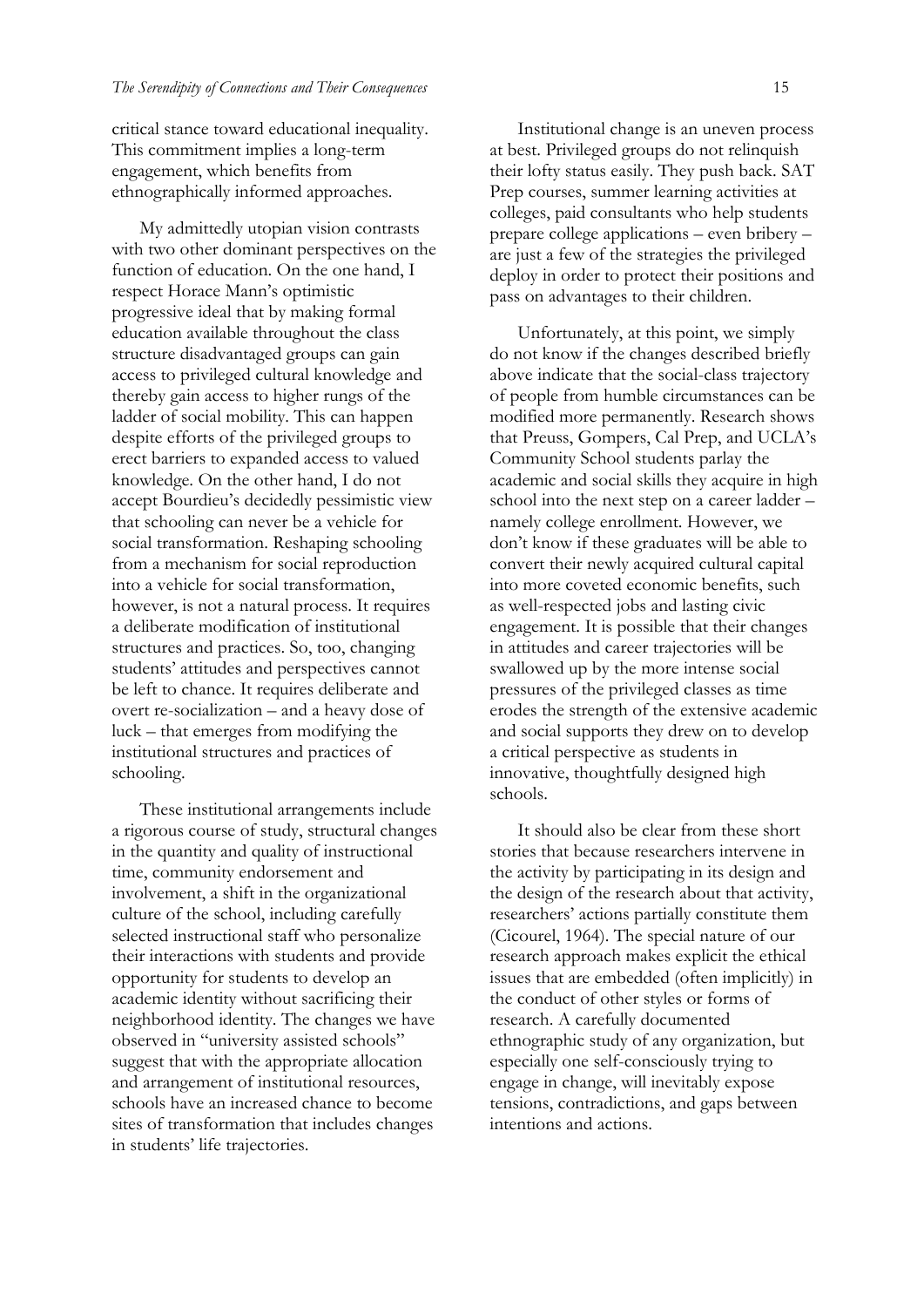I have adopted an ethnographic research strategy in most of my projects. Ethnographers conduct their research over an extended period of time while attempting to describe events, objects, and people in rich detail from the point of view of members of society. In some of our recent projects, researchers and practitioners have adopted a different research approach – retaining the major tenets of ethnography while changing the relationship between researchers and practitioners. They collaborate on each phase of the research process: mutually defining research problems, gathering research materials, analyzing them, and making them public.

For example, while the school was being built, the founding Preuss principal and I frequently made joint presentations about its origins and development at educational conferences and then published them in journals (e. g. Alvarez & Mehan, 2004, 2006). CREATE researchers also collaborated with Preuss teachers to document the academic performance of Preuss students in high school (e.g. McClure et al., 2013). Preuss educators are also interested in students' lives once they enroll in college. This interest led to a Preuss teacher's dissertation and a joint publication describing some of the challenges that students from low-income families face while trying to reconcile their 'home identities" with their new "academic identities" (Mehan & Mussey, 2012). Preuss teachers developed other research interests, too, such as whether the tests students took before entering the school predicted later academic performance. These teachergenerated research questions have led to joint reports by Preuss and CREATE, that, in turn, have fed back into Preuss school policy and practice. (Barton et al., 2011; Kenda, 2008). In these and other studies, instead of conducting research *on* practitioners, we have attempted to conduct research *with*  practitioners. We believe that this approach can contribute productive insights for transforming schools in the direction of social justice.

The egalitarian ideal of co-theorized and co-written ethnographies has the potential to extend research in the social sciences in provocative new directions. But it is not easy to "decolonize" research (Wood, 1999). The pressures from the academy to produce "scientific" research (i.e., individually authored, objective discovery) works against encouraging participants to define research questions, gather materials, and contribute to publications as does the instinct to make the final report look good to the academy and pleasing to the natives.

**Conditional Processes in School Reform.** We learned that formulating the school reform process as a "conditional matrix" (Hall & McGinty, 1997) coupled with qualitative research is more helpful in making sense of the complex, and often messy, process of school reform than either technical-rational (Pressman & Wildavsky, 1973; Smith & Keith, 1971) or organizational development (Fullan, 1991; Louis, 1994) models propose. Our analyses of AVID and our partnership schools, Pruess and Gompers, reveal that the reform implementation process is marked by several important contingencies:

- 1. Reform efforts in schools do not succeed on simple technical considerations alone, nor do they proceed in a linear fashion, fixed in time and space.
- 2. The consequences of actions taken in one context become the conditions for actions taken in other contexts. Some educators may initiate reform efforts, others may push or sustain them, still others may resist or actively subvert reform efforts. This range of actions shows that the agency of educators is part of a complex dynamic, *shaping* and *shaped by* the structural and cultural features of school and society.
- 3. The implementation process is viewed differently from different perspectives.
- 4. The culture of the school mediates educators' actions and structural constraints.
- 5. School-site educators do not respond to design team or government actions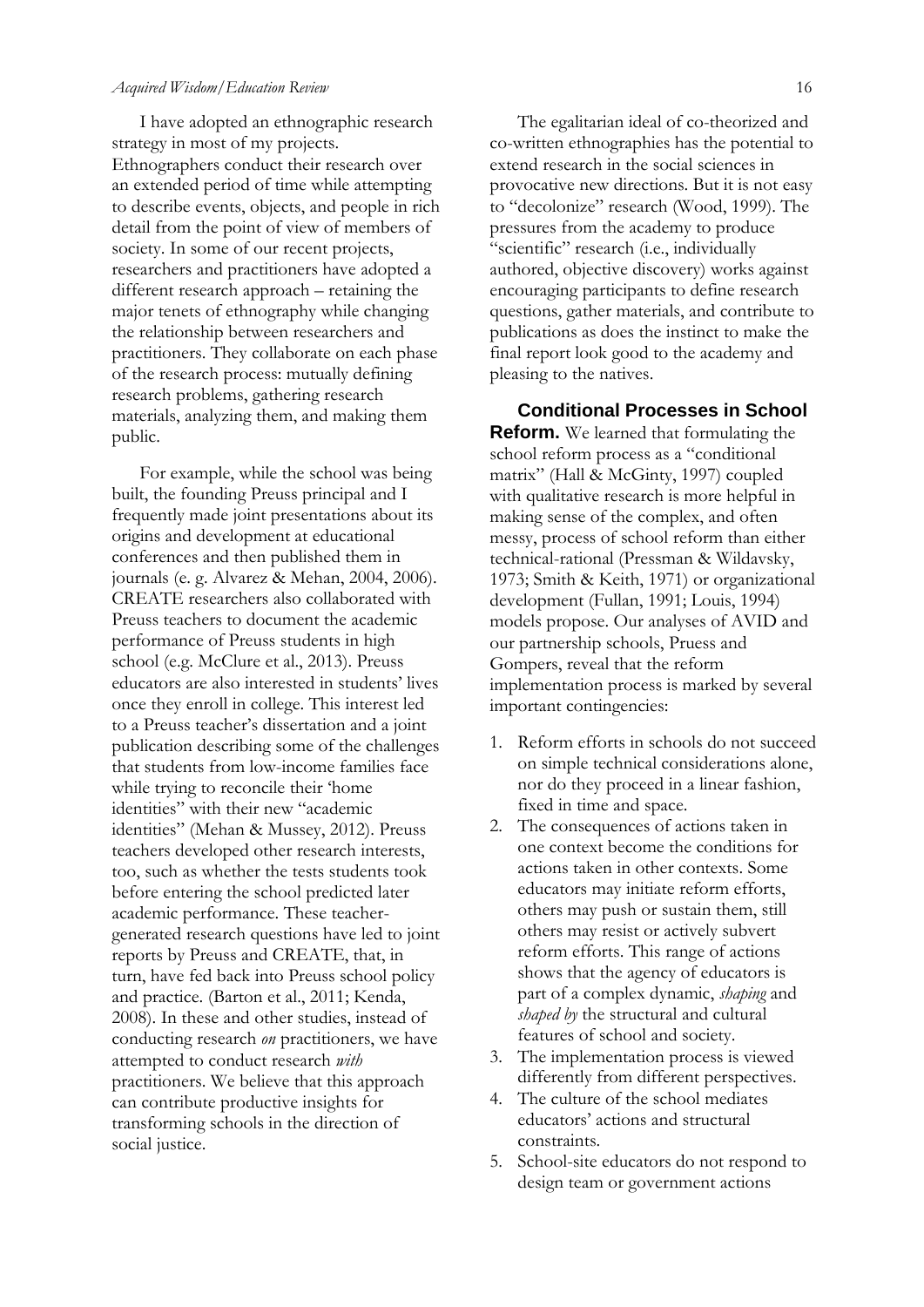passively and automatically, as though they were irresistible pressures bearing down on them.

Neither the AVID reform agenda nor the Preuss or Gompers educational plan was formulated by the design team and then directly and faithfully implemented by educators on the ground. Reformers' intentions in both settings were transformed as the reform effort unfolded. Educators on the ground made policy in their local contexts; they did not simply respond to directives issued by the design teams. As Fred Erickson remarked to me: Neither Ulysses nor Abraham had a strategic planning committee.

A final comment about the role of serendipity in developing meaningful collegial relationships: Based on my experiences, I think the notion of agency, a concept that often appears in sociological descriptions of social action in dialogue with social structures, would be more accurate if luck, serendipity, and fortuitous circumstances were made more central to its definition. Doing so, would move the sense of agency away from strictly "volunteristic action, thoughtful in origin and execution" (O'Donnell, 2016) towards one that takes practical and unplanned circumstances into account. The result will be a more nuanced theory of action.

### **References**

- Alvarez, D., & Mehan, H. (2004). Providing educational opportunities for underrepresented students. In: D. Lapp (Ed). *Teaching all the children*. Guilford Publications.
- Alvarez, D., & Mehan, H. (2006). Whole school detracking: A strategy for equity and excellence*. Theory into Practice, 45*(1), 82-89. https://doi.org/10.1207/s15430421tip4501\_11
- Au, K. H.-P. (1980). Participation structures in a reading lesson with Hawaiian children: Analysis of a culturally appropriate instructional event. *Anthropology and Education Quarterly, 11*(2), 91–115. https://doi.org/10.1525/aeq.1980.11.2.05x1874b
- Barton, S., Robinsson, A., Jones, M., Edwards, B., & Mussey, S. (2011). Detracking: A strategy for educational excellence, equity, and the public good. AERA.
- Bruner, J. (1986). *Actual minds, possible worlds.* Harvard University Press.
- Burris, C. C., Wiley, E., Welner, K. G., & J. Murphy, J. (2008). Accountability, rigor, and detracking: Achievement effects of embracing a challenging curriculum as a universal good for all students. *Teachers College Record, 110*(3), 571-607.
- Burris, C. C., Welner, K. G., & Bezoza, J. (2009). *Universal access to a quality education: Research and recommendations for the elimination of curricular stratification*. University of Colorado, Boulder: Education Policy Research Unit.
- Cazden, C. B. (2007). *Classroom discourse: The language of teaching and learning* (2<sup>nd</sup> ed.). Heinemann.
- Cazden, C. B., & Mehan, H. (1989). Principles from sociology and anthropology: Context, code, classroom and culture. In: In: M. Reynolds (Ed.), *Knowledge base for beginning teachers.* Peragon Press.
- Chang, G. C., & Mehan, H. (2008). Why we must attack Iraq: Bush's reasoning practices and argumentation system. *Discourse and Society, 19*(4), 449-478. https://doi.org/10.1177/0957926508089939
- Cicourel, A. V. (1973). *Cognitive sociology.* MacMillan.
- Cicourel, A. V., & Mehan, H. (1983). Universal development, stratifying practices and status attainment. *Social Stratification and Mobility, 4*, 3-27.
- Cole, M. (1996). *Cultural psychology: A once and future discipline.* Harvard Belknap.
- Darling-Hammond, L. (2010). T*he flat world and education: How America's commitment to equity will determine our future.* Teachers College Press.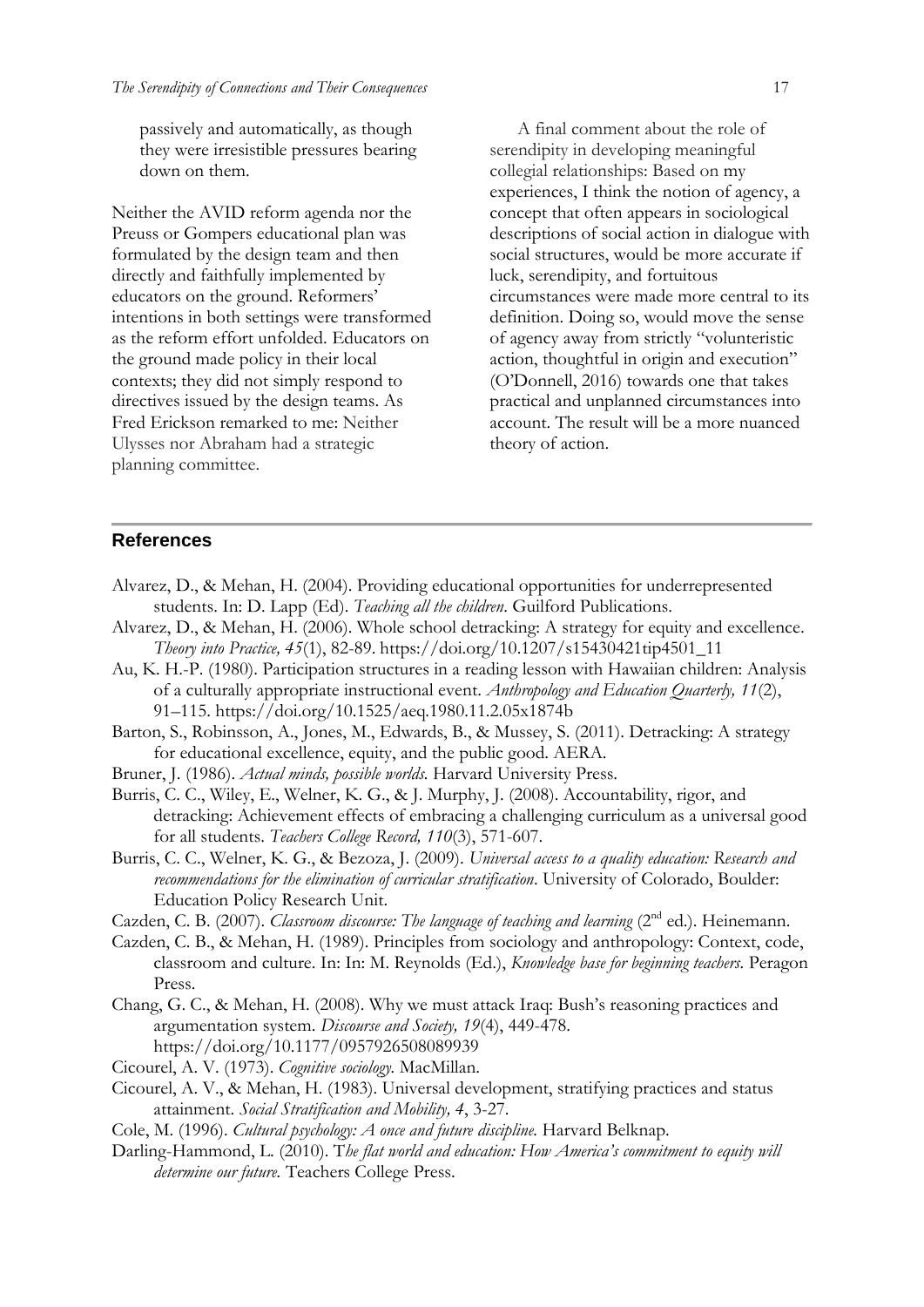- Datnow, A., Hubbard, L., & Mehan, H. (2001)*. Extending school reform: From one school to many.*  Routledge Falmer.
- Durkheim, E. (1982). *The rules for sociological method.* The Free Press. https://doi.org/10.1007/978-1-349-16939-9
- Erickson, F. (2004). *Talk and social theory*. Polity Press.
- Erickson, F., & Shultz, J. (1982). *The counselor as gatekeeper.* Academic Press.
- Erickson, F., & Mohatt, G. (1982). The cultural organization of participation structures. In: G. Spindler (Ed). *Doing the ethnography of schooling* (pp. 136-173). Harcourt, Brace, and Jovanovich.
- Frake, C. (1964). A structural description of Subanun "religious behavior." In W. H. Goodenough (Ed.), *Explorations in cultural anthropology: Essays in honor of George Peter Murdock*. McGraw-Hill.
- Foley, D., & Valenzuela, A. (2006). Critical ethnography: The politics of collaboration. In N. K. Denzin & V. S. Lincoln, *The Sage handbook of qualitative research* (3rd ed.). Sage.
- Fullan, M. G. (1991.) *The new meaning of educational reform*. Teachers College Press.
- Garfinkel, H. (1967). *Studies in ethnomethodology*. Prentice Hall.
- Giddens, A. (1984). *The constitution of society.* University of California Press.
- Goodenough, W. (1964). Cultural anthropology and linguistics. In: D. H. Hymes (Ed.), *Language in culture and society: A reader in linguistics and anthropology* (pp. 36–39). Harper & Row.
- Hall, P. M., & McGinty, P. J. W. (1997). Policy as the transformation of intentions: Producing programs from statutes. *The Sociological Quarterly, 38*(3), 439-467.
	- https://doi.org/10.1111/j.1533-8525.1997.tb00487.x
- Heath, S. B. (1983). *Ways with words: Language, life, and work in communities and classrooms.* Cambridge University Press. https://doi.org/10.1017/CBO9780511841057
- Holquist, M. (1983). The politics of representation. *The Quarterly Newsletter of the Laboratory of Comparative Human Cognition 5*(1), 2-9.
- Hubbard, L., Mehan, H., & Stein, M. K. (2006). *Reform as learning: When school reform collided with school culture and community politics in San Diego.* Routledge Falmer.
- Kenda, A. (2008). *Adapting principles from the Preuss School to a neighborhood school.* AERA.
- Laboratory of Comparative Human Cognition [LCHC]. (1983). Culture and cognitive development. In W. Kessen (Ed.), *Mussen's handbook of child psychology, Vol. 1. History, theory and method* (4th ed., pp. 295-356). Wiley.
- Laboratory of Comparative Human Cognition [LCHC]. (2010). *Comparative historical activity theory*. Elsevier.
- Laboratory of Comparative Human Cognition [LCHC]. *Ongoing. Polyphonic autobiography: An ongoing autobiography of LCHC*. UC San Diego.
- Levinson, B. A. U., & Sutton, M. (2001). *Policy as practice: Toward a comparative sociocultural analysis of educational policy*. Ablex.
- Louis, K. S. (1994). Improving urban and disadvantaged schools: Dissemination and utilization perspectives. *Knowledge and Policy, 4,* 34-54. https://doi.org/10.1007/BF02696291
- Lytle, C. (2007). *The burden of excellence.* RELS.
- McClure, L. J., Morales, C., Strick, B., & Jacob-Almeida, R. (2006). *The Preuss School at UCSD: School characteristics and students' achievement.* UCSD: CREATE. [http://create.ucsd.edu/evaluation.](http://create.ucsd.edu/evaluation)
- McCollum, P. (1989). Turn-allocation in lessons with North American and Puerto Rican students: A comparative study. Anthropology & Education Quarterly, 20(2), 133-156. https://doi.org/10.1525/aeq.1989.20.2.05x0844l
- McDermott, R. P. (1977). *Achieving school failure. Education and cultural process.* Waveland Press.
- McDermott, R. P., Gospodinoff, K., & Aron, J. (1978). Criteria for an ethnographically adequate description of concerted activities and their contexts. *Semiotica, 24*(3/4), 245-75. https://doi.org/10.1515/semi.1978.24.3-4.245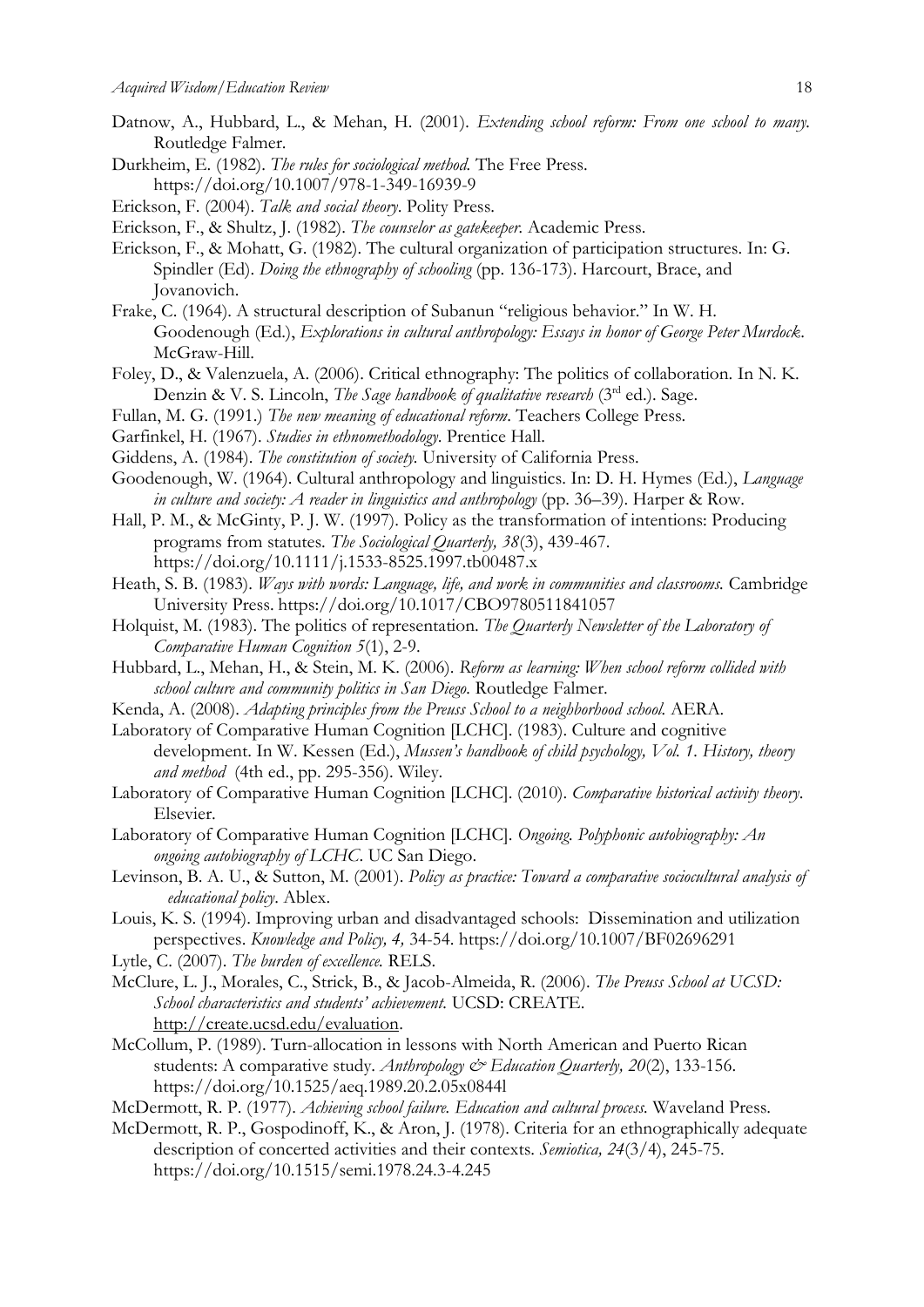- Mehan, H. (1973). Assessing children's language using abilities. In J. M. Armer & A. S. Grimshaw (Eds.), *Comparative sociological research*. Wiley-Interscience.
- Mehan, H. (1978). Structuring school structure. *Harvard Educational Review, 48*(1), 32-64. https://doi.org/10.17763/haer.48.1.208101354lw53713
- Mehan, H. (1979). *Learning lessons*. Harvard University Press. https://doi.org/10.4159/harvard.9780674420106
- Mehan H. (1997). The discourse of the immigration debate: A case study in the politics of representation. *Discourse and Society, 8*(2), 249-270. https://doi.org/10.1177/0957926597008002006
- Mehan, H. (2012). *In the front door: Constructing a college-going culture of learning*. Paradigm. (2014 edition published by Routledge.) https://doi.org/10.4324/9781315633992
- Mehan, H., & Cazden, C. A. (2015). Classroom discourse: Early history and current developments. In: L. B. Resnick, C. Asterhan, & S. N. Clarke (Eds.), *Socializing intelligence through academic talk and dialogue.* AERA. https://doi.org/10.3102/978-0-935302-43-1\_2
- Mehan, H., & Chang, G. C. (2010). Is it wrong for us to want good things? The origins of Gompers Charter Middle School. *The Journal of Educational Change, 12*(1) 47-70. https://doi.org/10.1007/s10833-010-9139-5
- Mehan, H., Hertweck, A., & J. L. Meihls. (1986). *Handicapping the handicapped: Decision making in students' educational careers.* Stanford University Press.
- Mehan, H., & Mussey, S. (2012). Changes in students' aspirations and conduct: The role of institutional arrangements. In: H. Mehan (Ed.), *In the front door: Constructing a college-going culture of learning*. Paradigm.
- Mehan, H., Nathanson, C. E., & Skelly, J. M. (1990). Nuclear discourse in the 1980s: The unraveling conventions of the Cold War. *Discourse and Society, 1*(2), 133-165. https://doi.org/10.1177/0957926590001002002
- Mehan, H., & Swanson, M. C. (1994). The AVID classroom: A system of academic and social support for low achieving students. In J. Oakes & K. H. Quartz (Eds.), *Creating new educational communities*, 4th Volume of the 94th Society for the Study of Education.
- Mehan, H., Villanueva, I., Hubbard, L., & Lintz, A. (1996). *Constructing school success: The consequences of untracking low-achieving students*. Cambridge University Press. https://doi.org/10.1017/CBO9781139174664
- Mehan, H., & Wood, H. (1975). *The reality of ethnomethodology.* Wiley Interscience. https://doi.org/10.1007/BF00212750
- Meier, D. (1995). *The power of their ideas: Lessons for America from a small school in Harlem*. Beacon Press.
- NCES. (2018). *Status and trends in the education of racial and ethnic groups*. National Center of Educational Statistics.
- Oakes, J. (2003). *Critical conditions for equity and diversity in college access: Informing policy and monitoring results*. UC ACCORD.
- Oakes, J. (2005). *Keeping track: How schools structure inequality* (2<sup>nd</sup> ed.). Yale University Press.
- Oakes, J., Wells, A., Datnow, A., & Jones, M. (1997). Detracking: The social construction of ability, cultural politics, and resistance to reform. *Teachers' College Record, 98*(3), 482-510.
- O'Donnell, M. (2016). *Structure and agency*. Sage.
- Ogbu, J. (1987). Variability in minority school performance: A problem in search of an explanation. *Anthropology and Education Quarterly, 18,* 312–334**.** https://doi.org/10.1525/aeq.1987.18.4.04x0022v
- Pressman, J. L., & Wildavsky, A. (1973). *Implementation.* Berkeley: University of California Press.
- Quartz, K. H., Weinstein, R. S. Kaufman, G., Levine, H., Mehan, H., & Pollock, M. (2017). University-partnered new school designs: Fertile ground for research-practice partnerships*. Educational Researcher, 46*(3), 143-146. https://doi.org/10.3102/0013189X17703947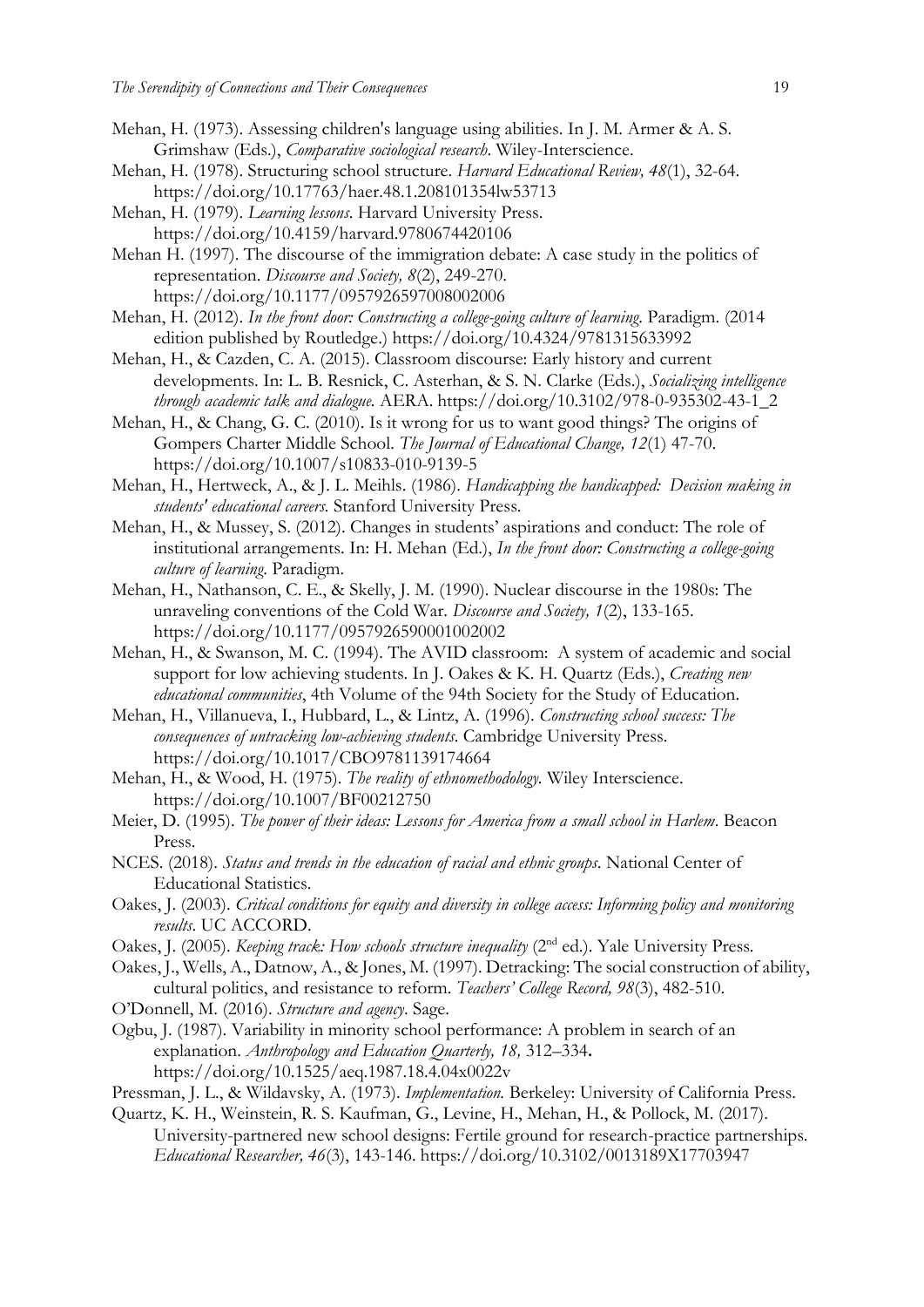- Quartz, K. H., Murillo, M. A., Trinchero, B., Neri, R. C., & Jacobo, S. (2019). Framing, supporting, and tracking college-for-all reform: A local case study of public scholarship. *The High School Journal, 102*(2), 159-182. https://doi.org/10.1353/hsj.2019.0004
- Rosen, L., & Mehan, H. (2003). Reconstructing equality on new political ground: The politics of representation in the charter school debate at the University of California, San Diego. *American Educational Research Journal, 40*(3), 655-682. https://doi.org/10.3102/00028312040003655
- Rubin, B. (Ed.). (2006). Detracking and heterogeneous grouping. Special Issue. *Theory into Practice, 45*(1). https://doi.org/10.1207/s15430421tip4501\_2
- Sacks, H., Schegloff, E., & Gail, J. (1974). A simplest systematics for the organization of turn taking in conversation. *Language, 50*, 696-735. https://doi.org/10.1353/lan.1974.0010
- Shapiro, M. (1988). *The politics of representation*. The University of Wisconsin Press.
- Shuy, R., & Griffin, P. (1978). *The study of children's functional language and education in the early years: Final report to the Carnegie Corporation of New York*. Center for Applied Linguistics.
- Sinclair, J. M., & Coulthard, M. (1975). *Towards an analysis of discourse: The English used by teachers and pupils.* Oxford University Press.
- Smith, L., & Keith, P. (1971). *Anatomy of an educational innovation.* Wiley.
- Strick, B. R. (2012). Equitable access to college: Evidence for the influence of school context. *Education Policy Analysis Archives, 20*(35). https://doi.org/10.14507/epaa.v20n35.2012
- Varenne, H., & McDermott, R. (1998). *Successful failure: The school America builds*. Paradigm.
- Weinstein, R. S., & Worrell, F. (Eds.). (2016). *Achieving college dreams: How a university-charter district created an early-college high school*. Oxford University Press. https://doi.org/10.1093/acprof:oso/9780190260903.001.0001
- Wood, H. (1999). *Displacing natives: The rhetorical production of Hawai'i.* Rowman and Littlefield.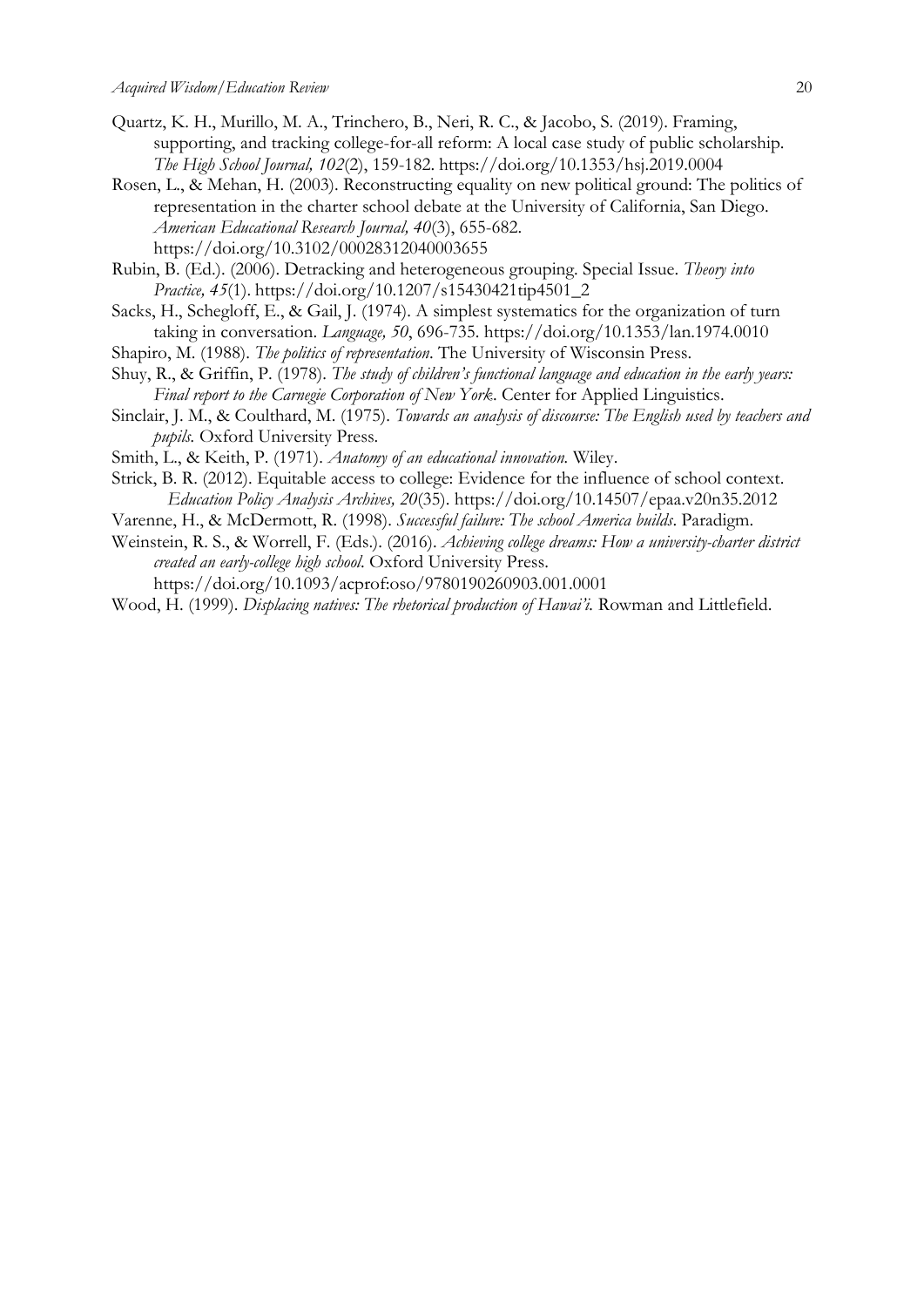

## **About Acquired Wisdom**

This collection began with an invitation to one of the editors, Sigmund Tobias, from Norman Shapiro a former colleague at the City College of New York (CCNY). Shapiro invited retired CCNY faculty members to prepare manuscripts describing what they learned during their College careers that could be of value to new appointees and former colleagues. It seemed to us that a project describing the experiences of internationally known and distinguished researchers in Educational Psychology and Educational Research would be of benefit to many colleagues, especially younger ones entering those disciplines. We decided to include senior scholars in the fields of adult learning and training because , although often neglected by educational researchers, their work is quite relevant to our fields and graduate students could find productive and gainful positions in that area.

Junior faculty and grad students in Educational Psychology, Educational Research, and related disciplines, could learn much from the experiences of senior researchers. Doctoral students are exposed to courses or seminars about history of the discipline as well as the field's overarching purposes and its important contributors. .

A second audience for this project include the practitioners and researchers in disciplines represented by the chapter authors. This audience could learn from the experiences of eminent researchers – how their experiences shaped their work, and what they see as their major contributions – and readers might relate their own work to that of the scholars. Authors were advised that they were free to organize their chapters as they saw fit, provided that their manuscripts contained these elements: 1) their perceived major contributions to the discipline, 2) major lessons learned during their careers, 3) their opinions about the personal and 4) situational factors (institutions and other affiliations, colleagues, advisors, and advisees) that stimulated their significant work.

We hope that the contributions of distinguished researchers receive the wide readership they deserve and serves as a resource to the future practitioners and researchers in these fields.